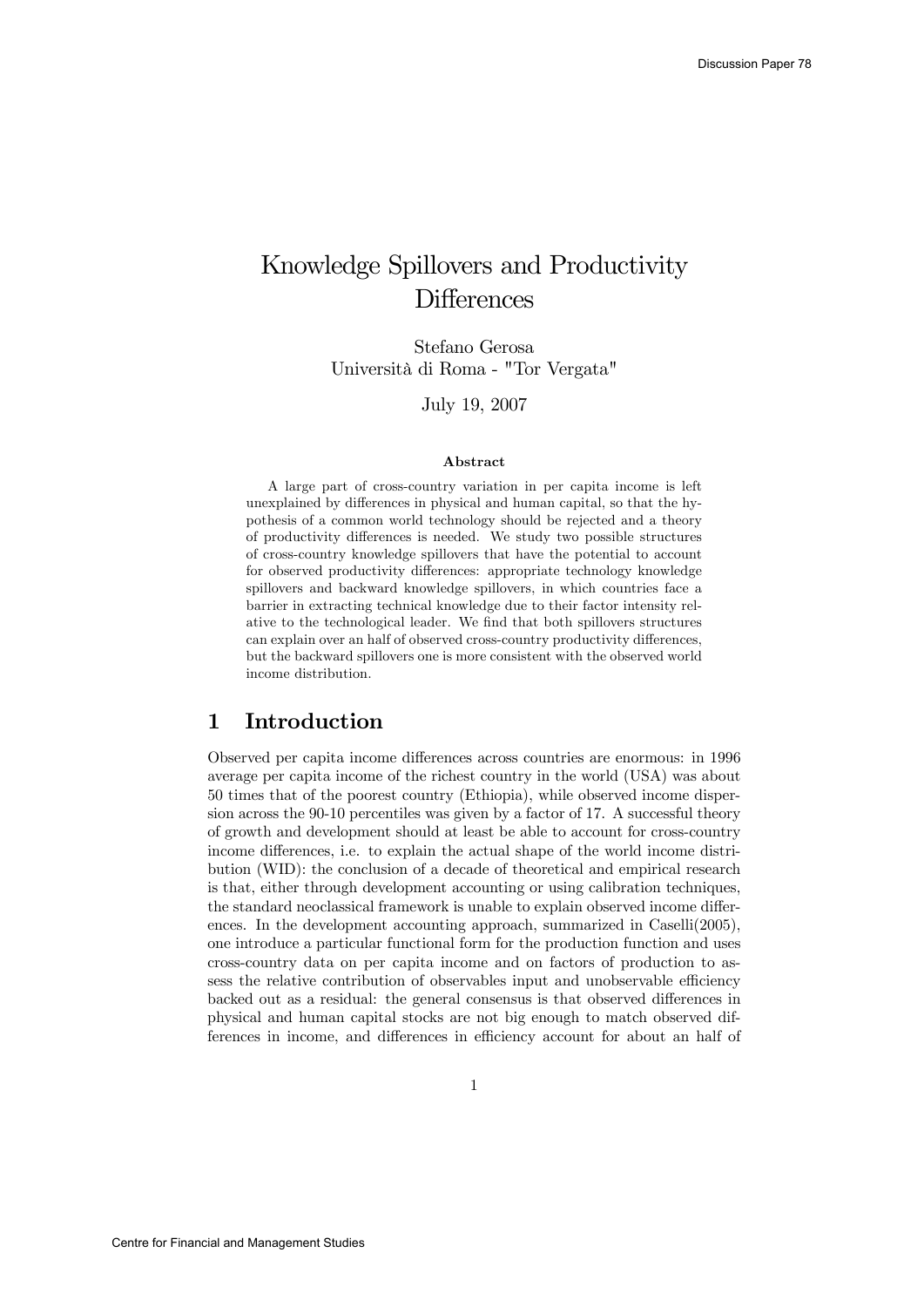income dispersion. Rich countries seem to be rich not only because of bigger stocks of physical and human capital, but largely because of a more efficient use of these stocks: the hypothesis of a common world technology should be rejected while theory is left to explain the existence and patterns of technology differences. Calibration exercises like those performed by Prescott (1998) reach the same conclusion: using plausible parametrizations of a neoclassical growth model, one with a common world technology and constant returns to scale in accumulable factors, differences in saving rates for physical and human capital accumulation needed to generate observed cross-country income dispersion are way too high to be consistent with observed differences in investment rates. As Prescott concludes, a theory of total factor productivity differences is needed.

First generation endogenous growth model à la Romer (1990) or Aghion and Howitt (1992) based on an explicit modeling of an R&D sector do provide a theory of TFP differences, but they predict that any parameter change that influences the steady-state value of the R&D volume directly translates in a variation of the long run growth rate. On the other hand a number of empirical studies, such as Evans (1996), suggest that for many countries growth rate differences show very little persistence over time despite the existence of large cross-country variation in rates of investment in physical and human capital, and Klenow and Rodriguez (2004) interpret this as an evidence of "very large international spillovers at the heart of the long run growth process", driving the world economy toward a common long-run growth rate and an equilibrium WID with long-run differences in income levels. Howitt (2000) builds a Schumpeterian model of the world economy in which all R&D performing countries converge to the same long-run growth rate but differences in per capita income and aggregate productivity survive because of different long-run investment rates: the stability of the long-run WID is obtained through a technology diffusion process, showing that knowledge spillovers are essential in reconciling Schumpeterian growth theory with the empirical evidence.

In Gerosa (2007) we develop a general equilibrium analysis of a world economy characterized by the existence of cross-country knowledge spillovers: the model predicts the existence of a long run WID, an equilibrium in which every country grows at the same rate but differences in efficiency, factor intensity and per capita income survive because of the existence of knowledge spillovers. Here we perform, using cross-country data, a first empirical evaluation of that theoretical framework aimed at testing the consistency of two knowledge spillovers structures. In particular we test a specification of the traditional technology index, that generalizes that of Eeckhout and Jovanovic (2002) aimed at explaining the distribution of firm size, that allows for two possible structure of knowledge diffusion consistent with empirical evidence on TFP levels: appropriate knowledge spillovers and backward spillovers.

The main insight of the appropriate technology literature, originated with the seminal paper by Atkinson and Stiglitz (1969), is that a neoclassical production function, which maps factor intensity into output levels, is just the continuous limit of an increasing number of production processes, each one expressed by a unique capital-labor ratio; as Atkinson and Stiglitz point out: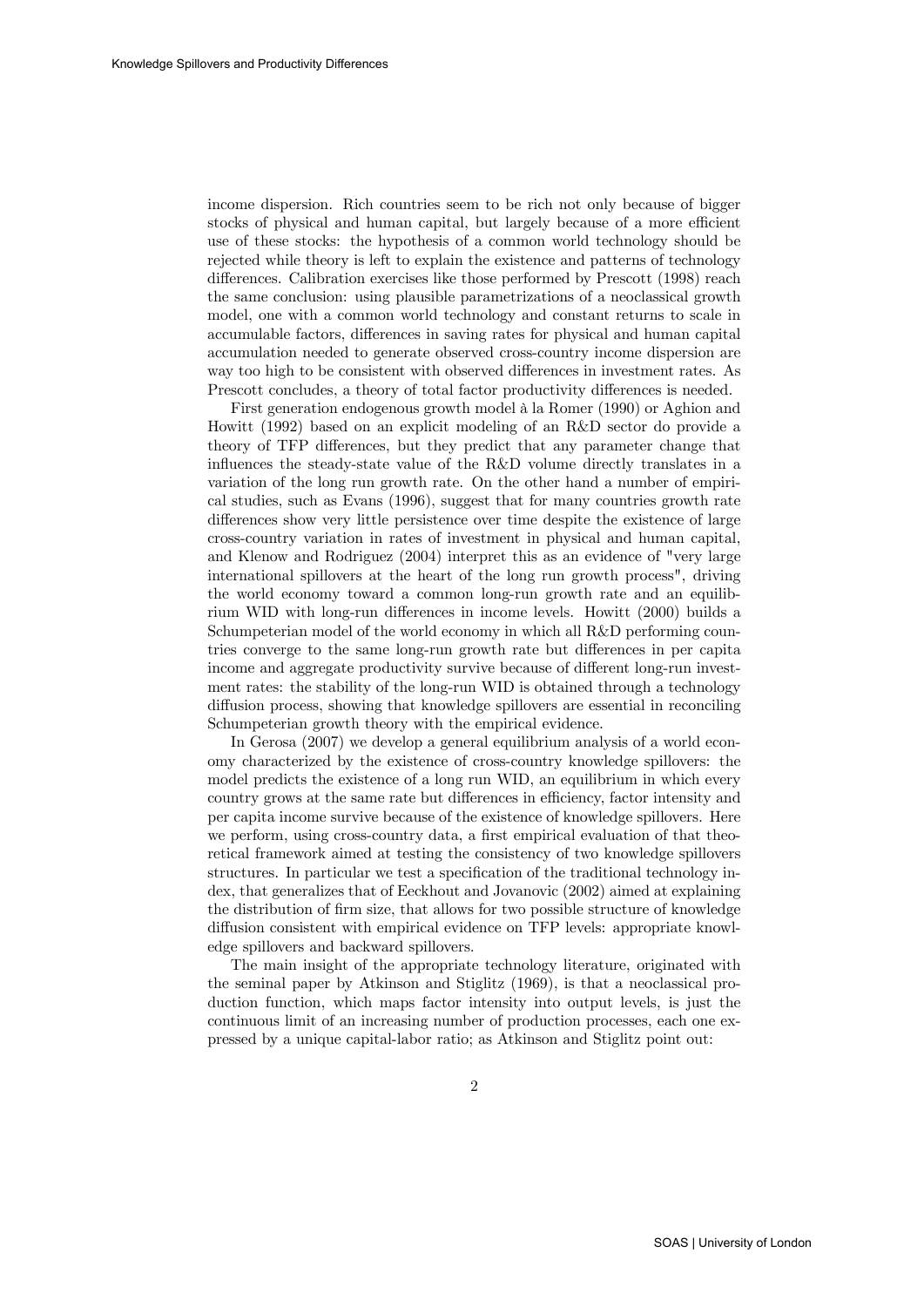"different points on the curve still represent different processes of production, and associated with each of these processes there will be certain technical knowledge specific to that technique [...] if one brings about a technological improvement in one of this blue-prints this may have little or no effect on the other blueprints"

so that it is realistic to assume a relative independence of each technique: technological change should be modeled not as a general shift of the production function, but as a localized shift which affects only a neighborhood of the improved technology and consequently only a part of the production function, and knowledge spillovers between interacting economies are likely to be local rather than global. This argument can be applied by assuming that a country whose technological state is measured, as in Basu and Weil (1998), by the factor intensity k, which must be interpreted as an aggregate of human and physical capital, can only have access to the knowledge of countries that are in a neighborhood of  $k$ , simply because this is the only useful knowledge with respect to its technology level: in this way the factor accumulation process and the dynamics of productivity are linked, and the growth experience of every country depends on the entire cross-section distribution of factor intensity, the world factor distribution (WFD), and not on a predetermined target, such as its average as in Lucas (1988) or the maximum of the support as in Aghion-Howitt (1998).

The traditional representations of knowledge spillovers suppose that followers can freely access technical knowledge created by the technological leader and often model technology diffusion, in line with the seminal contribution by Nelson and Phelps (1966), as an increasing function of the distance from the technological frontier: but this advantage of backwardness hypothesis, originally formulated by Gerschenkron (1962), seems to be challenged by the persistence of cross-country productivity differences and by the fact that even growth miracles such as those of some East Asian countries (Taiwan, Hong Kong, South Korea, Singapore) or of China have been shown by Young (1995)(2003),using careful growth accounting analysis, to be cases of rapid factor accumulation rather than of exceptional productivity growth. The empirical evidence documented by Hall and Jones(1999) and more recently by Caselli (2005) shows that low-k countries display also low TFP levels.

We then examine another possible structure of technological spillovers, that reverts conventional wisdom about cross-country knowledge diffusion, analyzing the case in which spillovers are an increasing function of a country factor intensity: an economy can spill free knowledge only about technologies it has already developed, so that the more advanced a country the greater the information flow it can intercept. As Boldrin and Levine (2005) suggest, if the non rival character of ideas is a property of their immaterial nature, there exist also a cost associated with learning and implementing ideas into an actual production process: it is more likely that an advanced economy can integrate, freely or at near zero-cost, knowledge about inferior technologies into its framework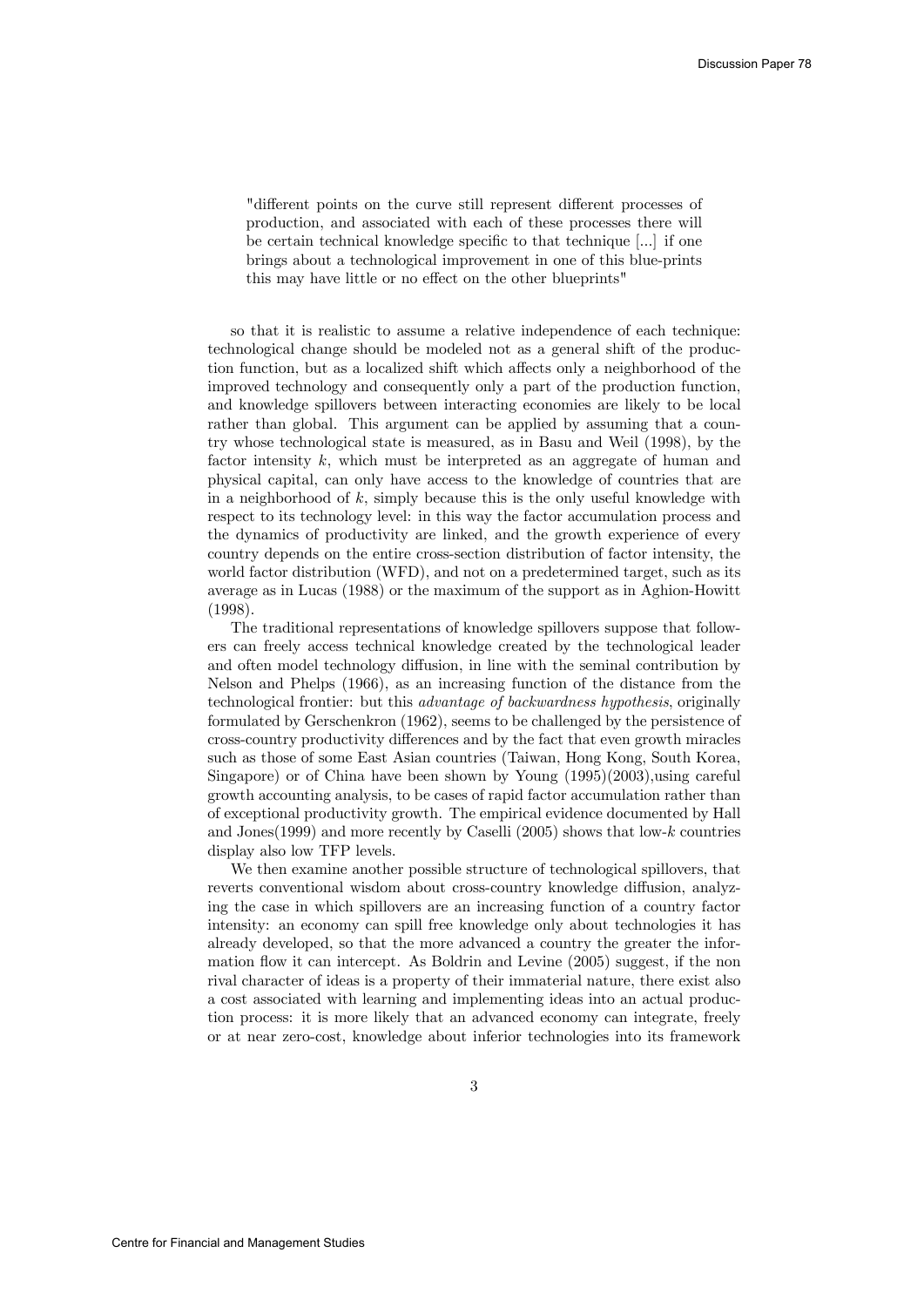rather than the contrary. Another channel through which knowledge spillovers might flow from low to high factor intensity countries is international migration: Docquier and Marfouk (2006) show that, for a given source country, emigrants are almost universally more skilled than non emigrants, while Beine, Docquier and Rapoport (2001) show that the net effect of this brain-drain phenomenon is negative for the majority of developing countries.

It is also possible to interpret this knowledge spillovers structure in a more conventional way, as representing the existence of barriers to technology adoption, as in Parente and Prescott (1994): low-k countries can search a limited portion of the distribution of existing technologies, since they lack the physical and human capital infrastructures needed to adopt them, the barrier being aggregate capital intensity relative to the country with the maximum observed factor endowment, the technological leader.

We formalize these two knowledge spillovers structure and we test them using cross-country data on income and factor endowments (physical and human capital) along two dimensions: their ability to explain static observed crosscountry productivity differences at a point in time and their consistency with the shape of the observed world income distributions. We find that both knowledge spillovers structures are able to explain over an half of observed static productivity differences but we also show that backward spillovers are more successful in generating a theoretical WID close to the observed one.

The rest of the paper is organized as follows. Section 2 presents the dataset, the observed pattern of productivity differences and the relationship between observed WID and WFD (world factor distribution). Section 3 introduces the two knowledge spillovers structures and derives the static relationship between relative productivity and relative factor intensity at a point in time. Section 4 present the estimation results and an analysis of the relationship between observe and theoretical WID for both spillovers structures. Section 5 concludes.

### 2 The World Income Distribution and Productivity Differences

The more direct way to assess the relative contribution of observables input and unobservable efficiency in shaping cross-country income differences is the development accounting technique, of which Klenow and Rodriguez (1997) and Hall and Jones (1999) are early examples and Caselli (2005) is a recent summary: by choosing a functional form for the production function and measuring inputs for a cross-section of country at a point in time, it is possible to extract total factor productivity (TFP) as the residual part of income left unexplained by factors of production.

We follow Caselli (2005) and specify per-worker production as

$$
y = Ak^{\alpha}h^{1-\alpha} \tag{1}
$$

where k is the per worker capital stock, h is average human capital and  $A$  is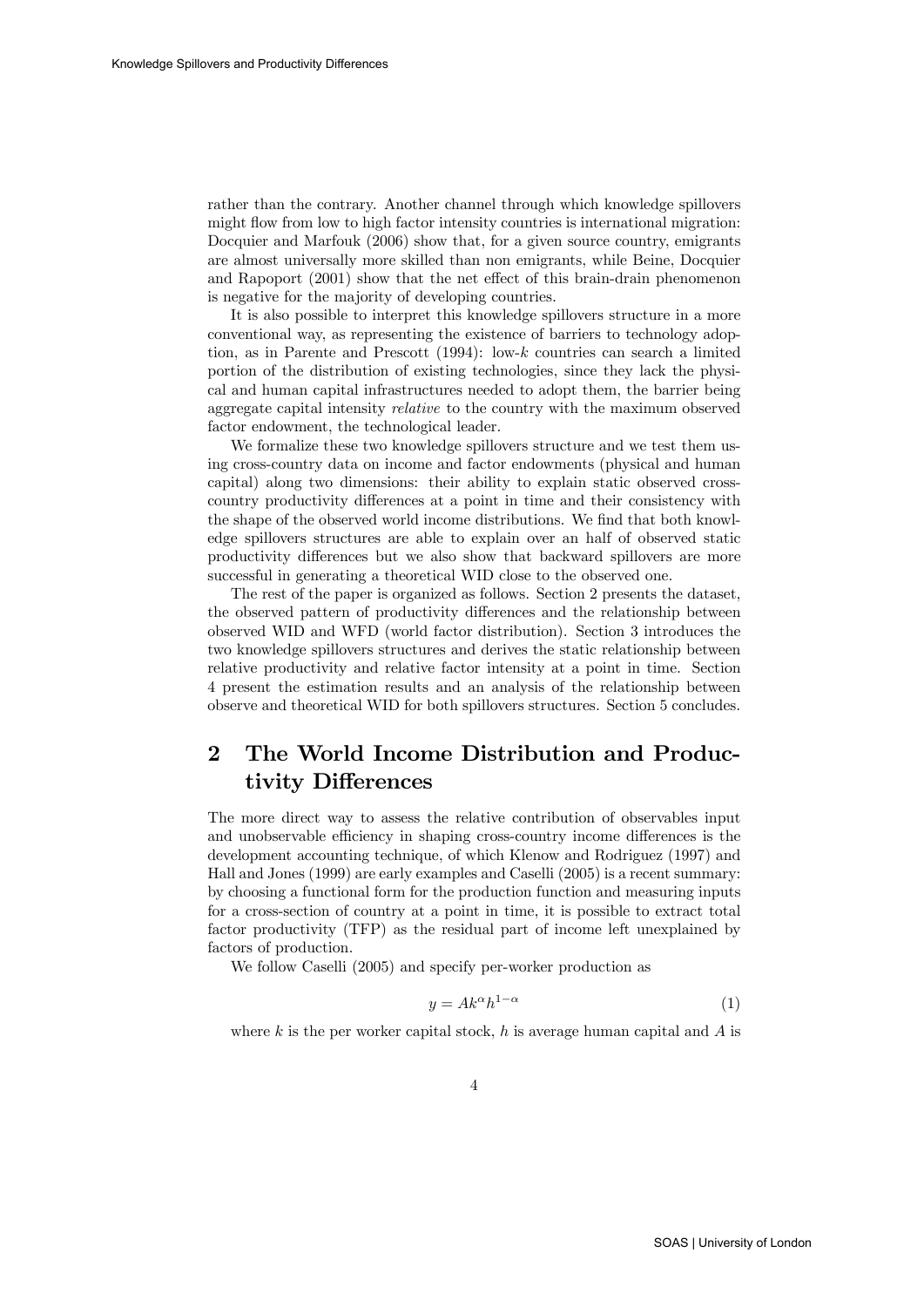efficiency or, in a wide sense, technology. With data on  $y$ ,  $k$  and  $h$ , and given a value for the capital share  $\alpha$ , efficiency or total factor productivity can be backed out and the structure of cross-country productivity differences can be analyzed.

Data are taken from a variety of sources:

- $\bullet$  y is real GDP per worker in PPP adjusted international dollars, and it is taken from version 6.1 of the Penn World Tables (PWT 6.1 - Heston, Summers, and Aten (2002)).
- aggregate capital stock K is taken from Caselli (2005) who calculate it using the perpetual inventory equation  $K_t = I_t + (1 - \eta)K_{t-1}$ , where  $I_t$  is investment and  $\eta$  is the depreciation rate of physical capital.  $I_t$  is measured from PWT 6.1 as real aggregate investment in PPP and  $\eta$  is set equal to  $0.06$ . K is then divided by the number of workers, taken again from PWT 6.1, to finally obtain per worker capital stock  $k$ .
- $\bullet$  h is average per worker human capital and is constructed as in Hall and Jones (1999). Since with competitive markets for factors (1) implies that the wage  $\omega$  of a worker is such that  $\ln \omega \propto \ln h$  and since the wageschooling relationship is widely thought to be log-linear, then it is natural to specify  $h = \exp{\{\phi(s)\}}$  where  $\phi'(s)$  is the return to schooling estimated in a Mincerian regression of  $\ln \omega$  on years of schooling s. Finally, since international data on education-wage profile documented in Psacharopulos (1994) show a cross-country convexity across countries, with the return to an extra-year of schooling being higher in low-average schooling countries,  $\phi(s)$  is specified as piecewise linear in s with slope 0.13 for  $s \leq 4$ , 0.10 for  $4 < s \leq 8$ , and 0.07 for  $8 < s$ , consistently with Psacharopulos estimates for sub-saharan Africa, the world average and OECD countries. Data on average years of schooling for each country are taken from the Barro and Lee (2001) dataset.
- the capital share of GDP  $\alpha$  is set equal to 0.3, roughly consistent with cross-country evidence documented in Gollin (2002): the mean labor share for a sample of 31 countries oscillates between 0.65 and 0.75, depending on the type of correction for the inclusion of the income of self-employed into the labor share of GDP.

There are 82 countries in our sample for which all relevant data are available for the year 1996. Table 1 list all the countries in the sample and presents across countries differences in income, factor intensity and productivity (TFP) resulting from a decomposition of (1) as in Hall and Jones (1999). We normalize everything with respect to the values of the country which displays the maximum observed  $k^{\alpha}h^{1-\alpha}$  (Norway): in Gerosa (2007) and in the following we interpret factor intensity as an index of the technological state of an economy and propose a specification for the efficiency index which depends on a country factor intensity relative to the technological leader, so that it is useful to observe the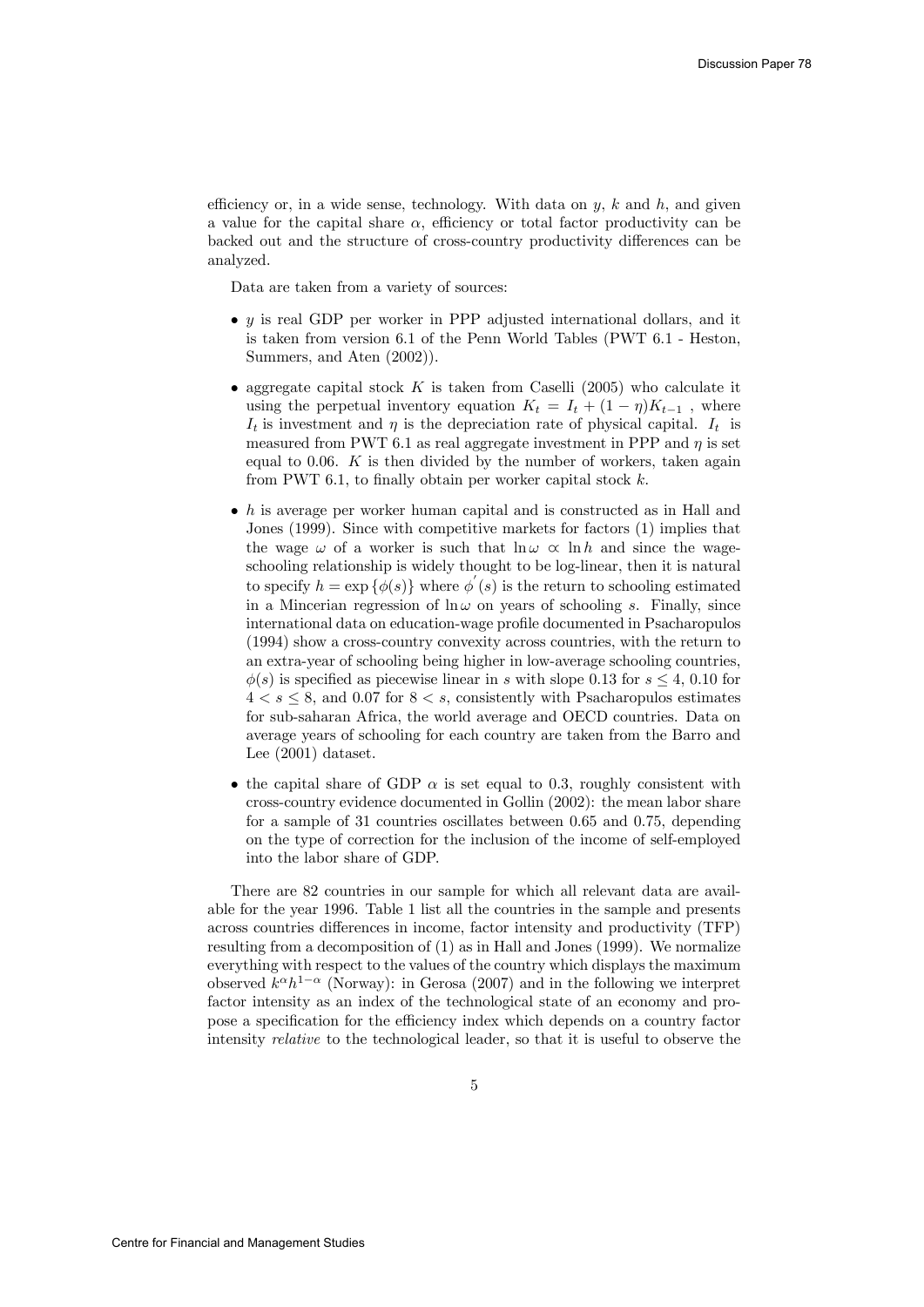pattern of cross-country income and TFP from the point of view of relative factor intensity  $z = k^{\alpha} h^{1-\alpha}/K_t$ , where  $K_t = \max \{ \text{observed } k^{\alpha} h^{1-\alpha} \text{ in } t = 1996 \}$ .

Denoting, as in Caselli(2005), with  $y_{kh} \equiv k^{\alpha} h^{1-\alpha}$  the component of income explained by observables (physical-human capital), one can evaluate the ability of the neoclassical-common world technology approach in explaining observed income differences. Backing-out A for each country using  $y_{kh}$  it is possible to pursue a variance decomposition approach since

$$
Var\left[\ln(y)\right] = Var\left[\ln(y_{kh})\right] + Var\left[\ln(A)\right] + 2Cov\left[\ln(A), \ln(y_{kh})\right] \tag{2}
$$

and if technology does not differ across countries, then  $Var[\ln(A)] = Cov[\ln(A), \ln(y_{kh})] =$ 0 and the dispersion of incomes should be fully explained by the dispersion of factors endowments.

One can judge the explanatory power of the neoclassical-common world technology approach by evaluating the ratio  $Var[\ln(y_{kh})]/Var[\ln(y)]$ , the fraction of observed income dispersion explained by differences in observable factor stocks. In our sample  $Var[\ln(y_{kh})]/Var[\ln(y)] = 0.36$ , meaning that less than 40% of observed static dispersion in per worker income is explained by factor endowments: cross-country productivity differences are large and they systematically amplify income differences produced by factor differences. Indeed the correlation between the observed TFP residual and  $y_{kh}$  is very high  $(Corr \left[ \ln (A), \ln (y_{kh}) \right] = 0.7852$ , meaning that high- $y_{kh}$  countries display at the same time higher levels of technological efficiency.

This simple approach relates a moment, the variance, of two observed distribution, the world income distribution and the world factor distribution, but it is consistent with various possible shapes and local properties of both the WFD and the WID. As Quah (2007) convincingly argues, focusing on single moments of observed distributions of income, factor intensity or efficiency, or on conditional moment as in panel or cross-section regressions, might miss important static or dynamic features of those distribution. Collapsing in a single measure an entire distribution may be useful and in some cases appropriate, but it is uninformative of what is taking place in different subsets of the distribution support and may eventually conceal the existence of theoretically significant properties as multimodality or different degrees of polarization.

As an example, Caselli (2005) shows that the ratio  $Var\left[\ln(y_{kh})\right]/Var\left[\ln(y)\right],$ which measures the success of growth models that rely exclusively on factor accumulation, does vary significantly across different subsets of the distribution: factor accumulation seems to play a major role in OECD countries where  $Var\left[\ln(y_{kh})\right]$  /V ar  $\left[\ln(y)\right] \simeq 0.6$ , while in non-OECD countries V ar  $\left[\ln(y_{kh})\right]$  /V ar  $\left[\ln(y)\right] \simeq$ 0.3 and in general the ratio is higher for above the median income countries than for below the median income ones.

A simple and intuitive way to consider the global relationship between income and factor accumulation consists in comparing directly the two observed distribution, appropriately normalized.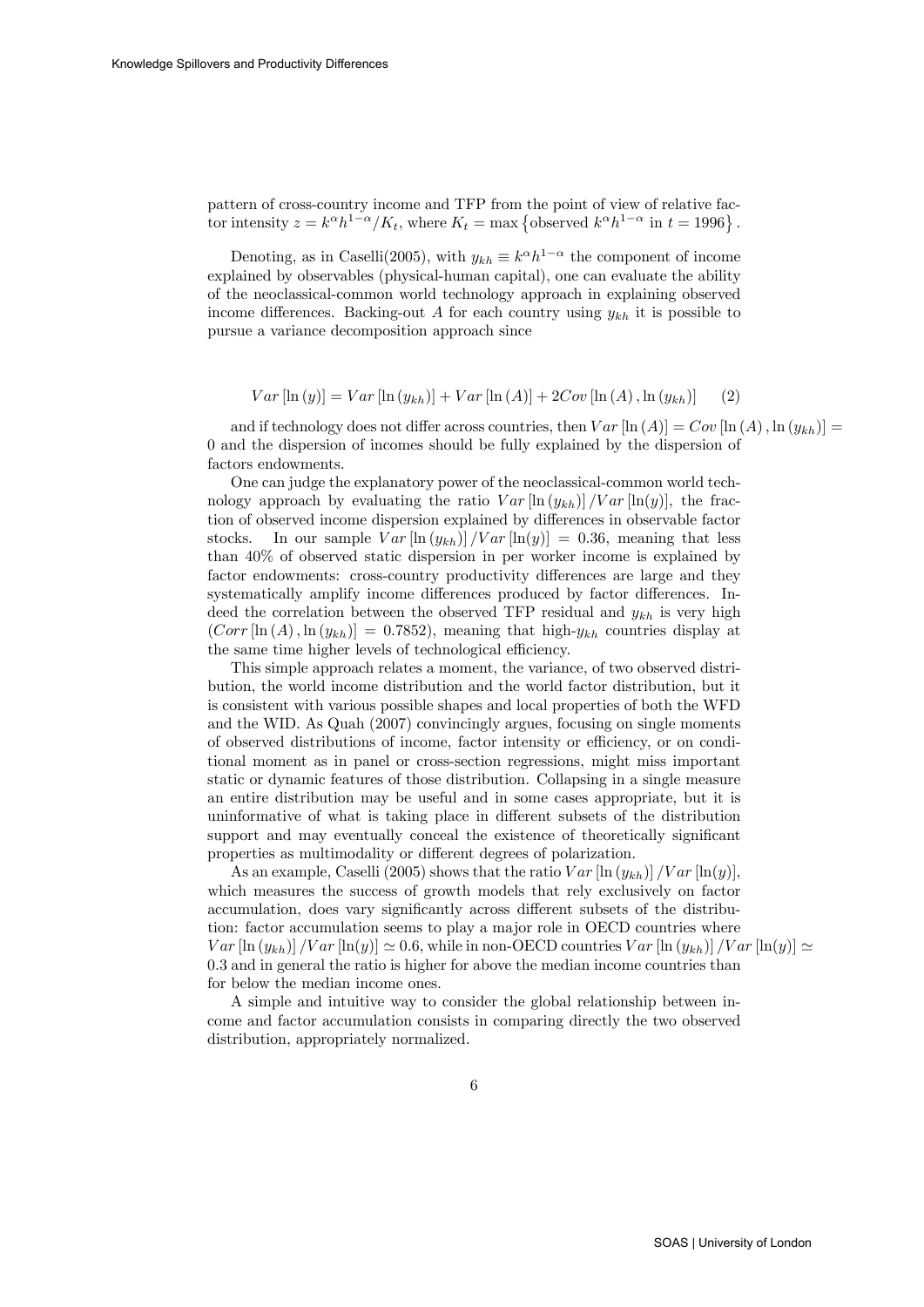We define

$$
y_r = \frac{y}{y_{\text{max}}} \tag{3}
$$

and

$$
z = \frac{y_{kh}}{y_{kh}^{\max}}\tag{4}
$$

as respectively per capita income and relative factor intensity relative to the observed maximum, so that both variables take values in [0, 1] .

We then estimate the observed densities  $h_y(y_r)$  and  $h(z)$  using a gaussian kernel and an "optimal" bandwidth following Silverman (1986) rule of thumb incorporated in Stata 8.2: Figure 1 shows the relationship between the observed WFD and  $WID<sup>1</sup>$ . Several features of this figure deserve comments. First, the 1996 WID displays the "twin peaks" property originally described by Quah (1993): an emergent bimodality that points to the possibility of the clustering of the world economy into a group of low-income and a group of high-income countries. Second, in this static representation of cross-country income differences, this bimodality seems to be driven by factor endowments since the observed WFD, the normalized distribution of  $y_{kh}$  across countries, shows the same twin peaks property of the WID: the low-z peak, around which is concentrated a large density mass of the world economy, corresponds to the low-income cluster, while the high-z peak corresponds to the (smaller) high-income cluster. Third, technological efficiency acts in a systematic way over the WFD to transform it into the WID: cross-country productivity differences give rise to the WID by stretching the WFD to the left, widening its support and shifting density mass back along it. This is just another representation of the failure of the common world technology assumption: if the world economy was characterized by a common technology, then the WID would simply mirror the WFD or, with z-independent technology shocks, would not systematically act on the WFD to deform it into the WID.

# 3 The Structure of Knowledge Spillovers and

#### Productivity Differences

Taken together, these observations suggest a representation of the technology index A as a function  $A(z)$  of relative total factor intensity, with the property

<sup>&</sup>lt;sup>1</sup>The unit of observation is the single country: we don't weight each data point by its population size and we neglect within country inequality. We see this as a natural choice if one thinks of the world economy as composed of different realizations of a model economy: population weighting assigns a disproportionate role to a few large economies in shaping the distribution of all relevant quantities.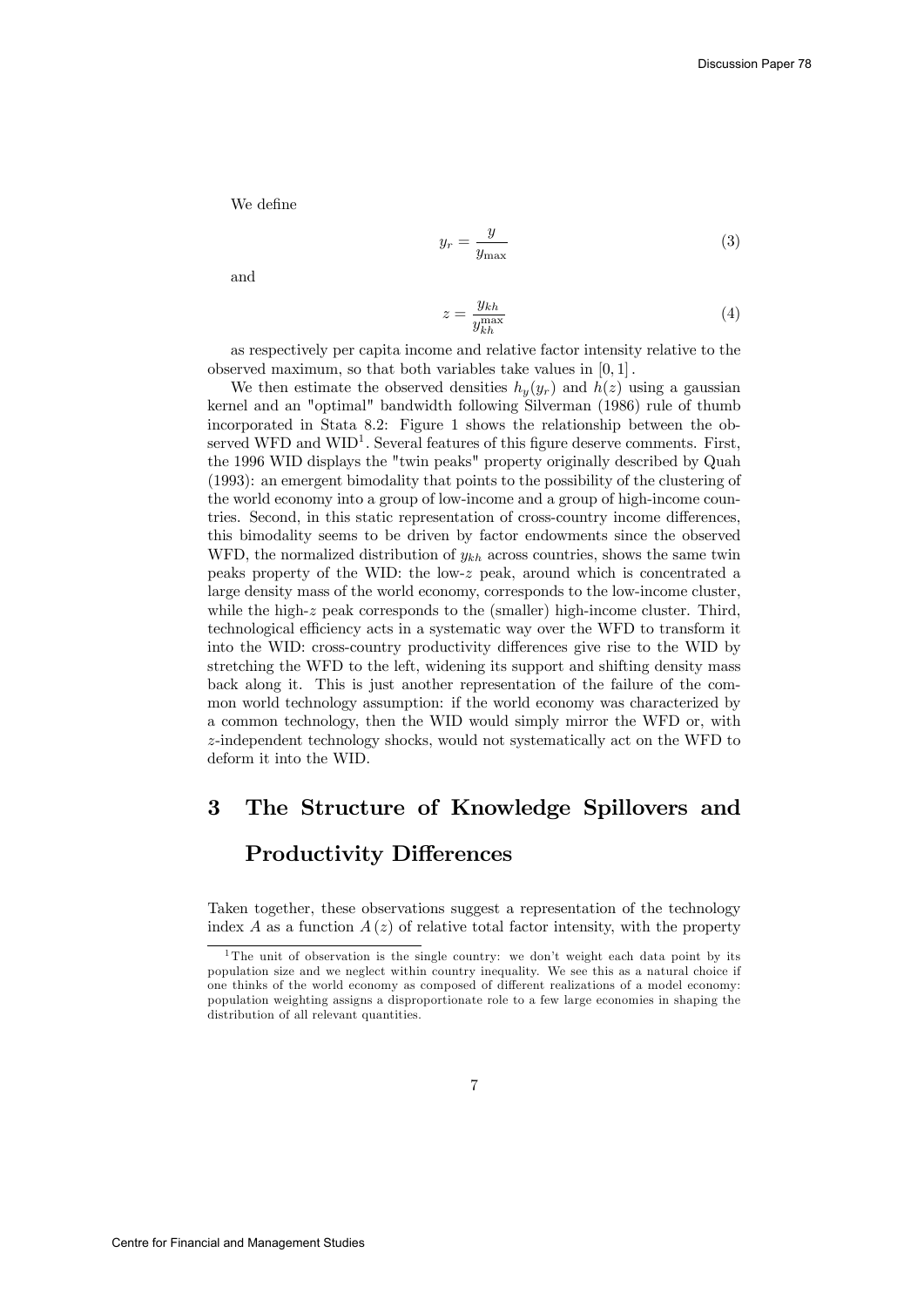that  $A'(z) > 0$ . Interpreting factor intensity as a measure of a country technological state (the higher total factor intensity the more advanced the technology operated) a natural possibility is a representation in terms of cross-country knowledge spillovers, linking both statically and dynamically factor accumulation and productivity, in which  $A = A(z, h(z))$  and the entire cross-section

distribution of factor intensity is an argument of the technology index.

Suppose, as in a continuous-time version of Gerosa (2007), that the world economy is composed by a unit mass of countries and that income per worker of a country with  $y_{kh}$ units of aggregate capital, where  $y_{kh} \equiv k^{\alpha} h^{1-\alpha}$  as in (1), is given by

$$
y(z,t) = A(z,t)y_{kh}
$$
\n<sup>(5)</sup>

and total factor productivity is given by

$$
A(z,t) = S(z,t)^{\beta} G(t)^{1-\beta} \equiv \left[1 + \int_{D} \alpha(z) h(z,t) dz\right]^{\beta} G(t)^{1-\beta} \tag{6}
$$

where  $G(t)$  is an efficiency index which grows at the constant and exogenous rate g shared by each country,  $z = \frac{y_{kh}}{y_{kh}^{\max}}$  is the country factor intensity relative to the supremum  $y_{kh}^{\text{max}}$  of the distribution of  $y_{kh}$  among countries,  $H(z, t)$  is the distribution function of z defined over  $[z_{\min}, 1]$ ,  $h(z, t) = H'(z, t)$  is the density of z,  $\beta$  is a parameter which measures the intensity of the spillover force,  $\alpha(z)$ is a positive bounded function that expresses the direction of copying (if  $\alpha > 0$ copying is directed toward the high-k countries, if  $\alpha' < 0$  it is directed toward the low k ones, if  $\alpha(z) = \alpha$  copying is undirected) and D is the domain over which spillovers act.

Equation (6) specifies a country technology level as a Cobb-Douglas aggregate of two technical knowledge components: a common general part  $G(t)$ which is not country-specific and that can be thought as general knowledge, and a knowledge spillovers component  $S(z, t)$  that comes from cross-country interactions. The knowledge spillovers part of (6) is totally deterministic, but it can be interpreted as an expectation of the amount of knowledge a firm can copy drawing from the subset  $D \subseteq [z_{\min}, 1]$  of the support of  $h(z, t)$ : , interpreting  $h(z, t)$  as a probability density, the integral in  $S(z, t)$  represent the mean of the copying function  $\alpha(z)$  conditional on the fact that  $z \in D$ . Note that the knowledge spillovers component of technology is bounded from below by 1.

The crucial step is the choice of the subset  $D$  over which spillovers flow:

• if  $D = [z_{\text{min}}, 1]$  then A depends on the average level of the copying function  $\alpha(z)$  over the entire relative cross-country factor distribution, as in the single country model of Lucas (1988), in which there is an externality based on the economy-wide average level of human capital, and in Romer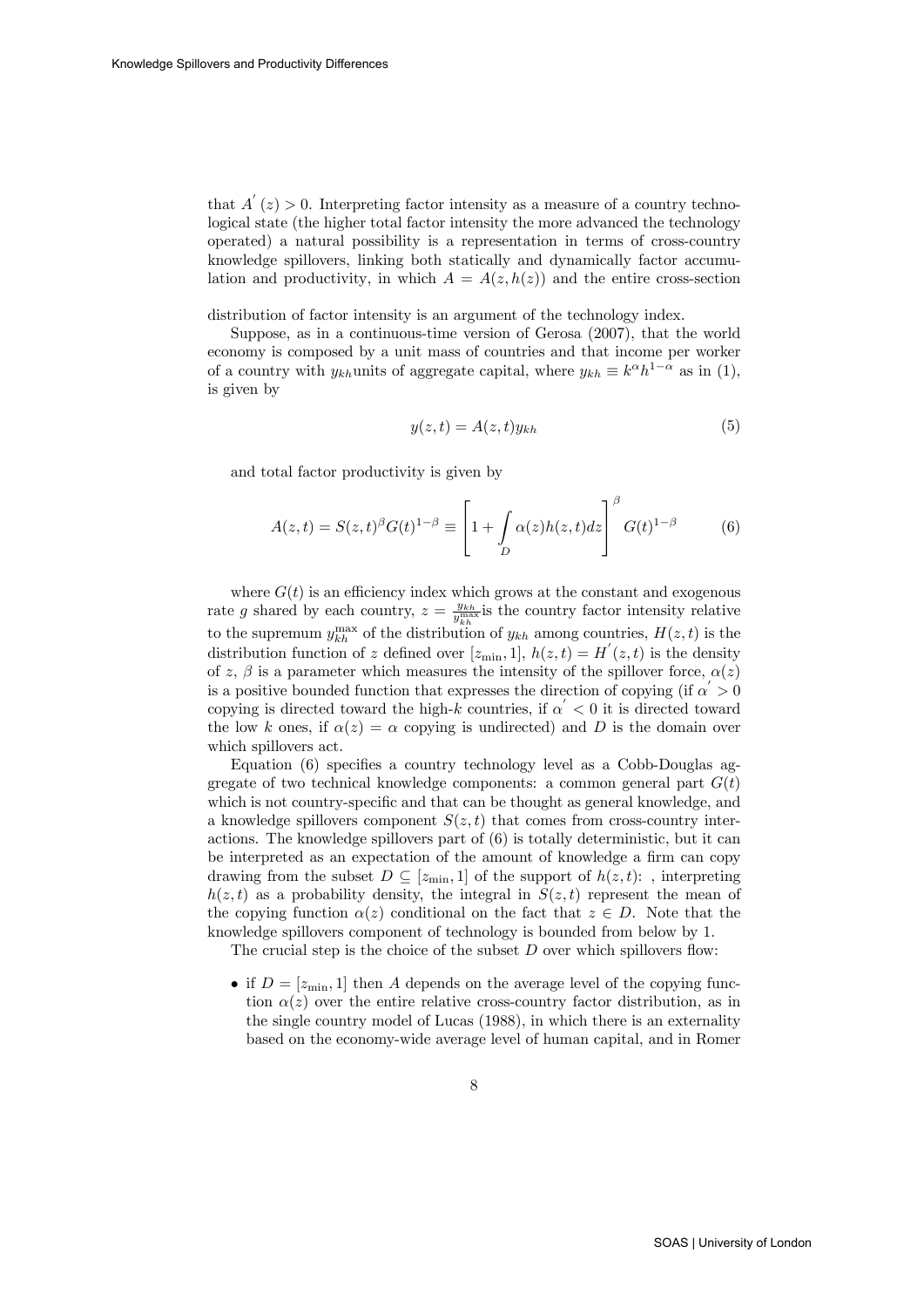(1986) . With those kind of general or non-localized knowledge spillovers  $\partial A/\partial z = 0$ , there is no correlation between relative factor intensity and productivity and there is a common world technology shared by each country. Productivity can grow over time through cross-country interactions if  $h(z, t)$  changes so that the mean value of  $\alpha(z)$  increases (e.g. with undirected copying  $\alpha(z) = \alpha$  and productivity grows if average relative factor intensity grows), but at a point in time this specification cannot explain systematic productivity differences.

- if  $D = [z, 1]$ , as in Eeckhout and Jovanovic (2002), then each country is supposed to freely extract useful technical knowledge from all countries that operate superior technologies. In this case the spillover force is negatively related to factor intensity: low z-countries have access to the knowledge of a large part of the cross-country distribution of techniques, while high z-countries can't copy much and have to rely more on investment. With this kind of *forward knowledge spillovers*  $\partial A/\partial z < 0$  and relative factor intensity and TFP are negatively related: low-z country should display higher levels of efficiency. This is why the Eeckhout-Jovanovic model cannot explain neither the positive correlation between income levels, levels of physical and human capital and TFP, nor the observed relationship between the WFD and the WID.
- if  $D = [\underline{\delta}z, \overline{\delta}z]$ , where  $\overline{\delta} = (1 + \delta)$  and  $\underline{\delta} = (1 \delta)$ , then A is characterized by appropriate technology knowledge spillovers: a country with relative factor intensity z extracts useful knowledge only from countries that are technologically near, where the amplitude of the technological neighbourhood over which spillovers flow is proportional to z and is controlled by the parameter  $\delta$  (Figure 2). Note that since  $h(s,t)=0$  outside of  $[z_m, 1]$ , very low-z and very high-z countries don't have a complete technological neighbourhood and the intervals over which the integral is computed are  $[z_m, \overline{\delta}z]$  for  $z \in \left[z_{\min}, \frac{z_{\min}}{\underline{\delta}}\right]$ and  $[\underline{\delta}z, 1]$  for  $z \in \left[\frac{1}{\delta}, 1\right]$ . We argue in Gerosa (2007) that the fact that technological neighbourhoods are increasing in z, meaning that high-z countries spill knowledge from a larger portion of  $h(z, t)$ , seems empirically plausible: advanced economies operate a larger set of technologies and can integrate in their framework also inferior technologies and related knowledge. In this case the sign of  $\partial A/\partial z$  depends both on the shape of  $h(z, t)$  and on the value  $\delta$ : it follows that such a representation has the potential to account for static observed productivity differences.
- if  $D = [z_m, z]$  then each country is supposed to extract free knowledge only from countries operating technologies it has already developed and we have backward or technology improving knowledge spillovers. This specification emphasizes the existence of barriers to technology adoption based on factor intensity: a country with low physical-human capital can't have access at zero cost to a large set of existing technologies, simply since it lacks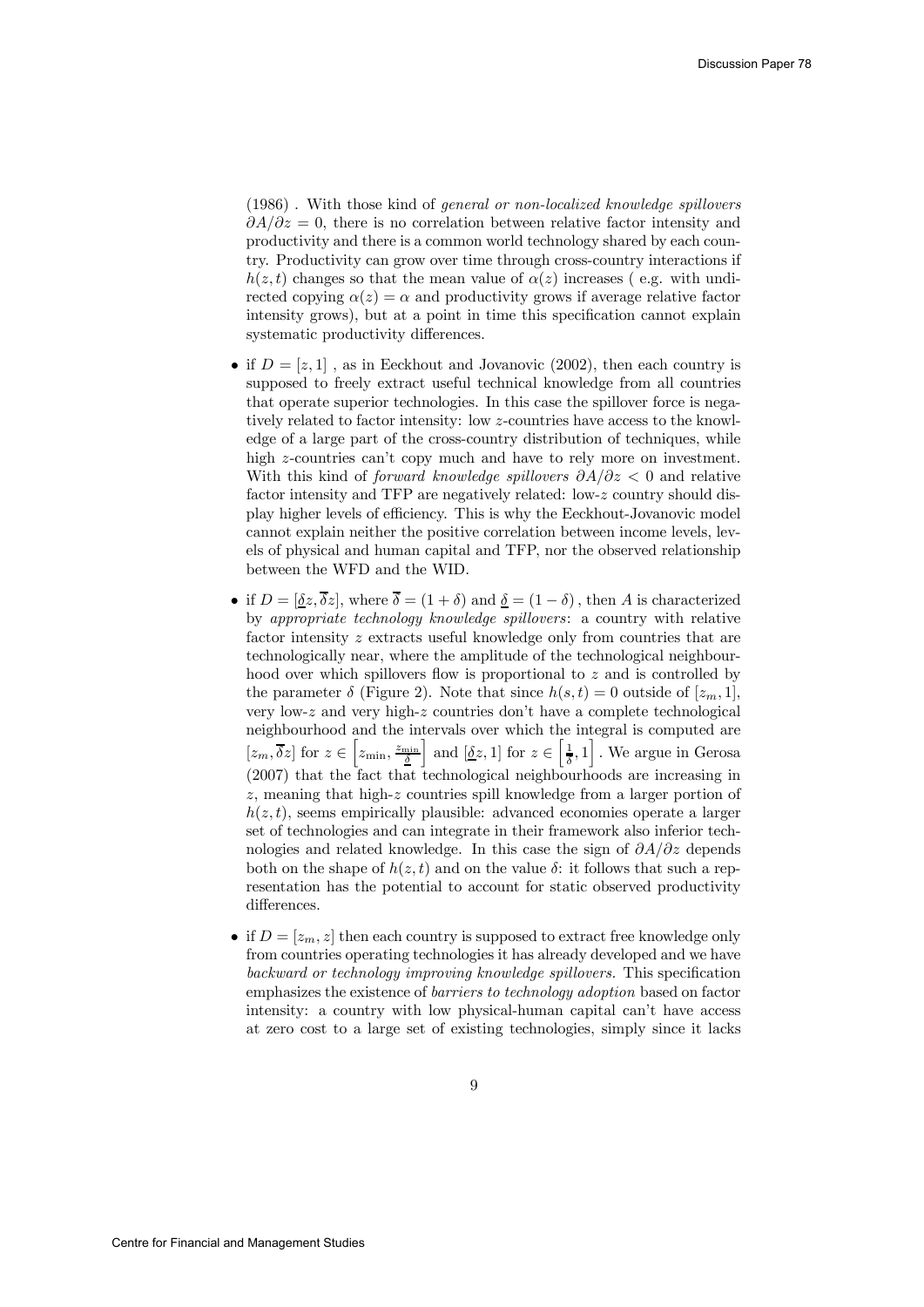the infrastructures and skills needed to implement them. In this case  $\partial A/\partial z > 0$  so that also this representation of knowledge spillovers can account for static productivity differences.

We test both the appropriate technology and the technology improving knowledge spillovers structures, along two dimensions: their ability to account for observed static dispersion of productivity and their ability to reproduce the observed WID. We restrict the analysis to the case, extensively studied in Gerosa (2007), of undirected copying with  $\alpha(z) = \alpha$ : this assumption removes one degree of freedom and assigns exclusively to the WFD and to the free parameter  $\beta$  controlling the strength of spillovers the task of explaining observed productivity differences.

With appropriate technology spillovers, TFP at time  $t$  of a country  $i$  with relative factor intensity z is given by

$$
A_i(z, t, \delta) = S(z, t, \delta)^{\beta} G_i(t)^{1-\beta} \equiv \left[ \alpha \int_{\frac{\delta z}{\delta z}}^{\overline{\delta} z} h(s, t) ds \right]^{\beta} T(0) e^{\gamma t + \xi_i} \tag{7}
$$

where  $T(0) = G(0)^{1-\beta}$  with  $G(0)$  the initial level of the common part of technology,  $\gamma = (1 - \beta) g$  being the common TFP growth factor and  $\xi_i$  a country specific technology shock reflecting differences in initial conditions due to other factors (e.g. geography or institutions). We also changed slightly the definition of TFP by removing the additive constant 1 from  $S(z, t)$ , so that we let the lower bound of accessed knowledge being freely determined.

Normalizing with respect to the technological leader, the country  $i = L$  with  $z = 1$ , one obtains the relative TFP:

$$
a_i(z,t) \equiv \frac{A_i(z,t,\delta)}{A_L(1,t,\delta)} = \begin{bmatrix} \frac{\delta z}{\delta} & & \\ \int h(s,t)ds & & \\ \frac{\delta z}{1} & & \\ \int h(s,t)ds & & \end{bmatrix} e^{\xi_i - \xi_L} \tag{8}
$$

and passing to logs

$$
\ln a_i(z, t) = C + \beta \ln D_{\delta}(z) + \nu \tag{9}
$$

where 
$$
C = -\beta \ln \left[ \int_{\underline{\delta}}^1 h(s, t) ds \right]
$$
,  $D_{\delta}(z) = \left[ \int_{\underline{\delta}z}^{\overline{\delta}z} h(s, t) ds \right]$  and  $\nu = \xi_i - \xi_L$ .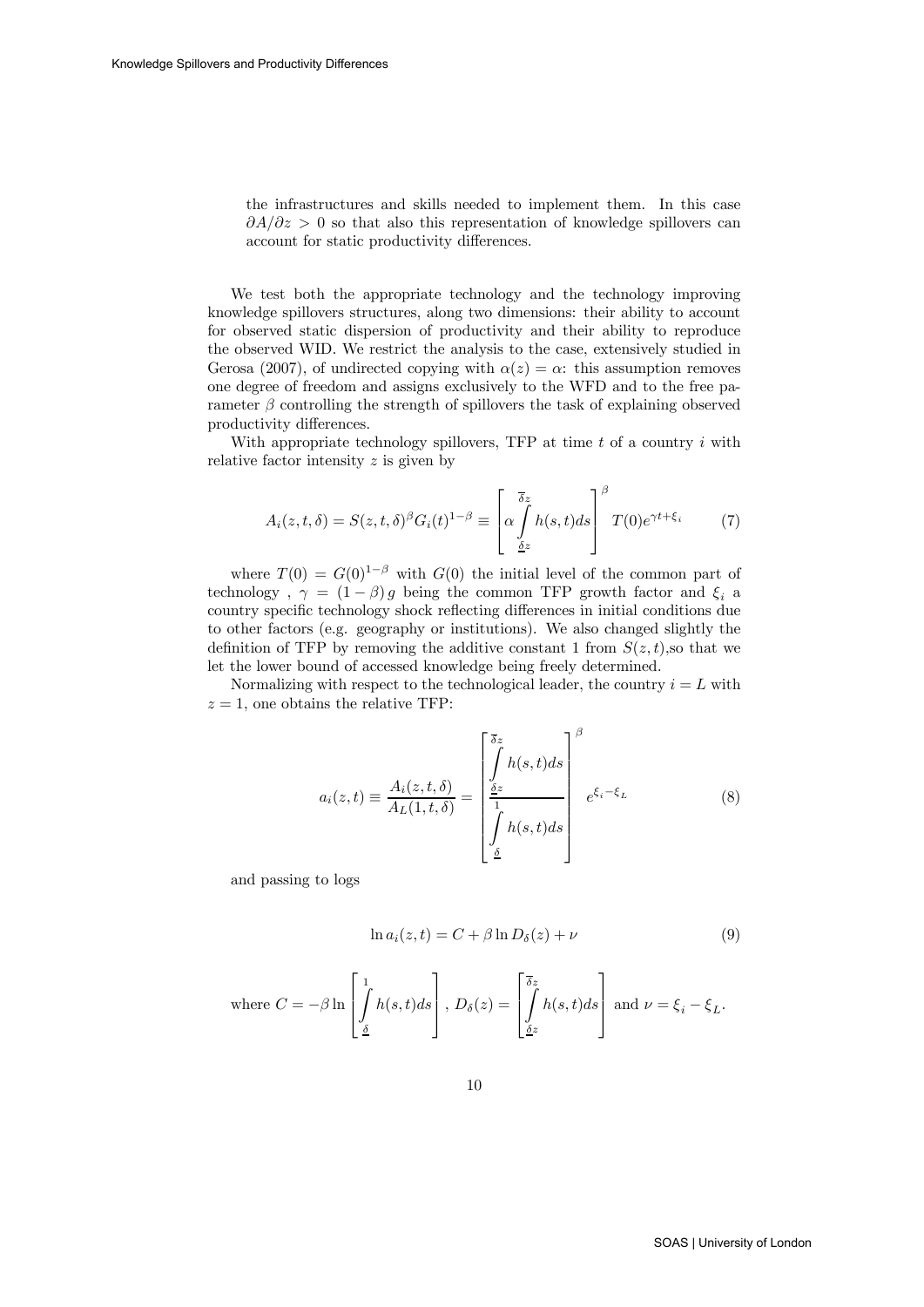Then, for each choice of the amplitude  $\delta$  of the neighbourhood over which spillovers flow, one can obtain an estimate of  $\beta$  by regressing observed relative TFP levels, extracted as residuals from (1), on the observed quantity  $D_{\delta}(z) = H(\overline{\delta}z) - H(\underline{\delta}z)$ , which is simply the density mass included in each technological neighbourhood given by the observed cumulative distribution of relative factor intensity  $H(z)$ . It is then possible to evaluate the ability of appropriate technology spillovers in explaining productivity differences by looking at, for each choice of  $\delta$ , the explanatory power of the regression, that measures the fraction of observed dispersion in  $a(z, t)$  accounted by a country position along the WFD, and by the implied predicted shape of the WID.

For each choice of  $\delta$  we estimate the associated  $\hat{\beta}$  and we calculate the theoretical or counterfactual income level relative to the technological leader for each country as

$$
y_{R,\delta}^{th} = \frac{y_i^{th}(z,t,\delta)}{y_L^{th}(1,t,\delta)} = \begin{bmatrix} \frac{\delta z}{\delta} \\ \frac{\delta z}{\delta} \\ \frac{\delta z}{\delta} \end{bmatrix} \begin{bmatrix} \frac{\delta z}{\delta} \\ \frac{\delta z}{\delta} \end{bmatrix} \begin{bmatrix} \frac{\delta z}{\delta} \\ \frac{\delta z}{\delta} \end{bmatrix} \tag{10}
$$

and normalizing with respect to the maximum of  $y_{R,\delta}^{th}$  (that may not coincide with  $y_L^{th}(1,t,\delta)$ , we obtain for each choice of the free parameter  $\delta$  the theoretical world distribution of relative income levels  $h_y^{th}(y_{r,\delta}^{th})$  that can be compared to the observed one  $h_y(y_r)$ . Theoretical or counterfactual relative income is the relative income generated by knowledge spillovers in the absence of shocks, that in our interpretation represent differences in initial levels of technological efficiency: that is, theoretical relative income is the level of income predicted by observed factor differences and cross-country knowledge diffusion as described by our specification of knowledge spillovers.

With backward spillovers, or with barriers to technology adoption measured by factor intensity according to the preferred interpretation, TFP of a country i with relative factor intensity  $z$  is given by

$$
A_i(z,t) = S(z,t)^{\beta} G_i(t)^{1-\beta} \equiv \left[1 + \alpha \int\limits_{z_m}^z h(s,t)ds\right]^{\beta} T(0)e^{\gamma t + \eta_i} \qquad (11)
$$

and TFP relative to the technological leader is

$$
a_i(z,t) \equiv \frac{A_i(z,t)}{A_L(1,t)} = \left[\frac{1+\alpha \int\limits_{z_m}^z h(s,t)ds}{1+\alpha}\right]^\beta e^{\xi_i - \xi_L}
$$
(12)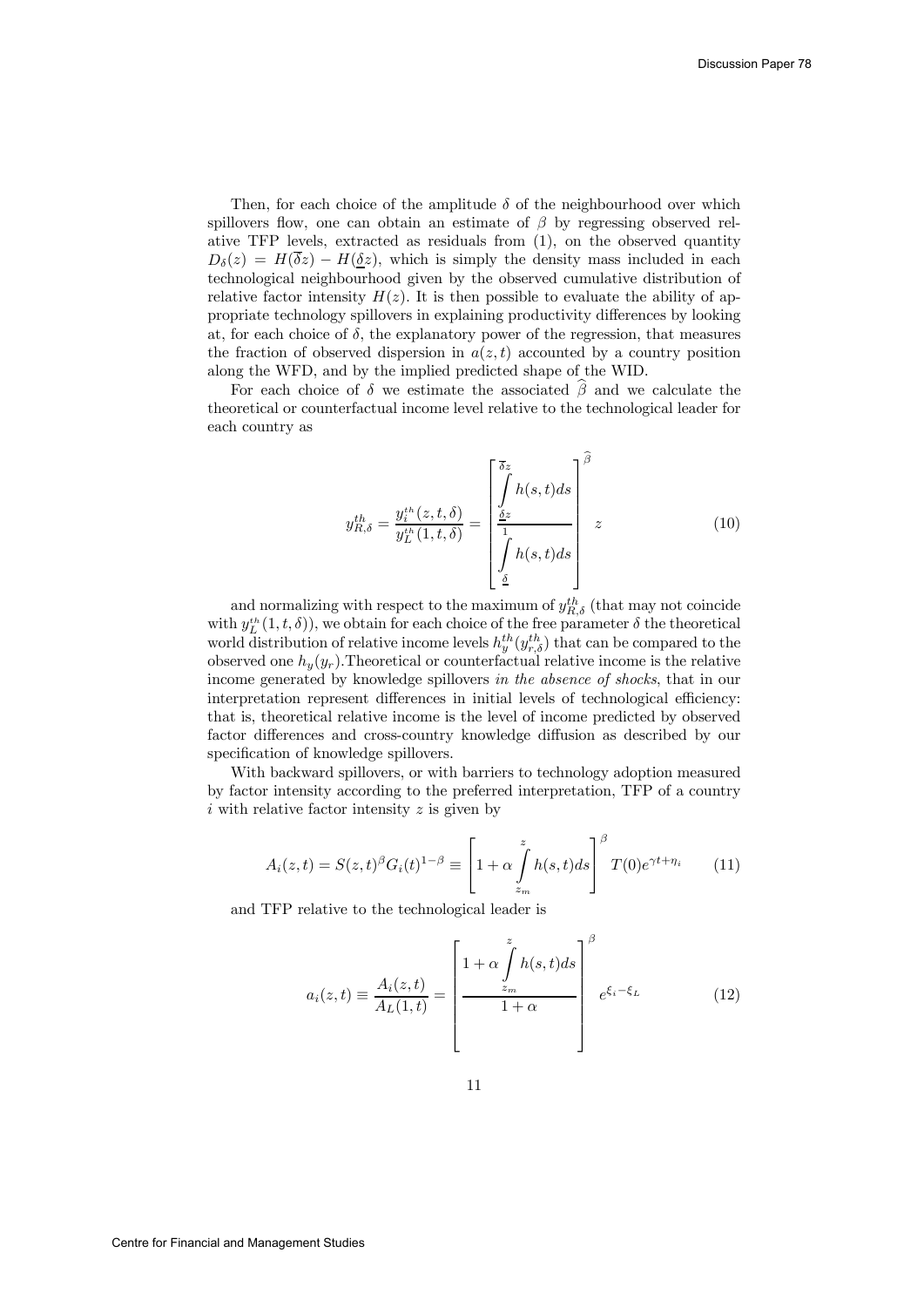since 
$$
\int_{z_m}^{1} h(s,t)ds = 1.
$$

Supposing that  $\alpha \gg 1$  and passing to logs, it is possible to approximate (12) by

$$
\ln a_i(z, t) \simeq \beta \ln H(z) + \epsilon \tag{13}
$$

where  $H(z) = \int$  $z_m$  $h(s,t)ds$  is simply the observed density mass of the world

economy that lies behind country  $i$  along the technology ladder represented by the WFD, while  $\epsilon = \xi_i - \xi_L$  is an error term.

It is possible to check the consistency of the assumption  $\alpha \gg 1$ , needed to identify  $\beta$  separately from  $\alpha$  while keeping a specification of  $A(z, t)$  in which the lower bound of  $S(z, t)$  is non-zero, noting that the theoretical productivity relative to the technological leader of the less advanced country l with  $z = z_m$ is

$$
a(z_m, t) = \frac{A_l(z_m, t)}{A_L(1, t)} = \left[\frac{1}{1+\alpha}\right]^\beta \tag{14}
$$

In our sample the technological leader with  $z = 1$  is Norway, while the country with the lowest total capital stock is Mozambique with  $z_m = 0.091$ with an observed relative productivity  $a_{obs}(z_m, t)=0.26$ . With an estimated  $\hat{\beta}$  obtained from (13), it is possible to recover the normalizing constant  $\hat{\alpha}$  by matching theoretical and observed  $a(z_m, t)$ , so that  $\hat{\alpha}$  should be given by  $\hat{\alpha}$  = matching theoretical and observed  $a(z_m, t)$ , so that  $\hat{\alpha}$  should be given by  $\hat{\alpha} = \left(\frac{1}{0.26}\right)^{1/\hat{\beta}} - 1$ , so that we can check the mutual consistency of  $\hat{\beta}$  and of the assumption  $\alpha \gg 1$ .

With the estimates  $\widehat{\alpha}$  and  $\widehat{\beta}$  we then calculate the theoretical or counterfactual income level relative to the technological leader for each country as

$$
y_r^{th} = \frac{y_i^{th}(z,t)}{y_L^{th}(1,t)} = \left[\frac{1 + \hat{\alpha} \int\limits_{z_m}^{z} h(s,t)ds}{1 + \hat{\alpha}}\right]^{\beta} z
$$
(15)

which in this case simply coincide with income relative to the theoretical maximum. We can finally compare the theoretical distribution of relative income with backward spillovers  $h_y^{th}(y_r^{th})$  with the observed one  $h_y(y_r)$ .

It should be noted that our specification of knowledge spillovers can be also tested with panel data about cross-country TFP growth rate differences over time. Time-differentiating  $(7)$  we obtain the TFP growth rate at time t of a country  $i$  withe relative factor intensity  $z$  with appropriate technology spillovers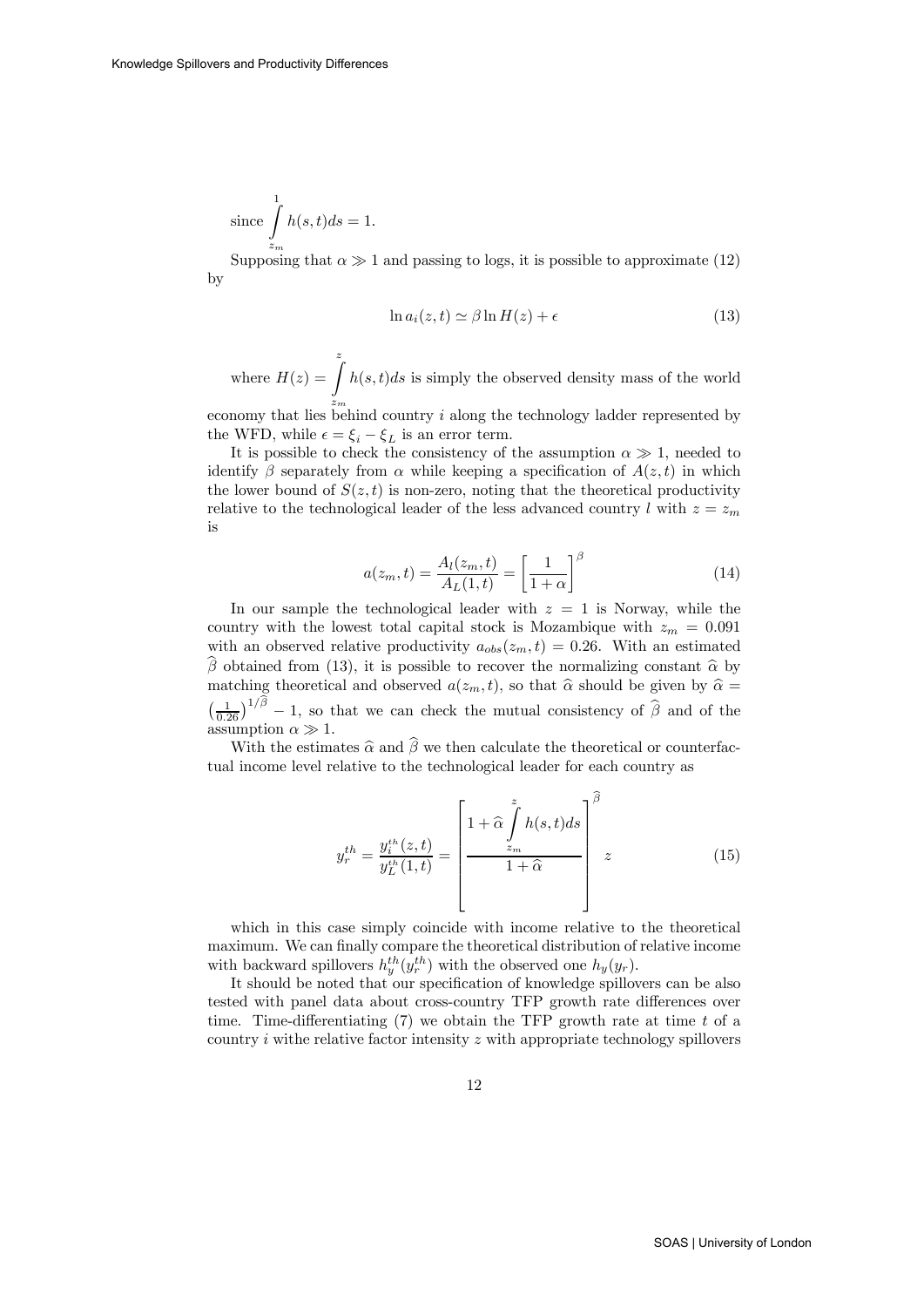$$
\frac{\mathbf{\hat{A}}(z,t,\delta)}{A(z,t,\delta)} = (1-\beta) g + \beta \frac{\frac{\overline{\delta}z}{\delta z}}{\int_{\frac{\delta z}{\delta z}}^{t} h(s,t)ds} + \beta \left[ \frac{\overline{\delta}h(\overline{\delta}z(t),t)}{\frac{\overline{\delta}z}{\delta z}} - \frac{\underline{\delta}h(\underline{\delta}z(t),t)}{\frac{\overline{\delta}z}{\delta z}} \right] \mathbf{\hat{z}} \quad (16)
$$

where the first term captures the common growth rate of TFP due to increase in general knowledge, the second term the effect on knowledge spillovers due to the evolution of the WFD, the third term the effect on spillovers of the variation in a country relative factor intensity.

With backward spillovers one obtains

$$
\frac{\stackrel{\bullet}{A}(z,t,\delta)}{A(z,t,\delta)} = (1-\beta) g + \beta \frac{z_m}{z_m} + \beta \left[ \frac{h(z,t)}{z_m} \stackrel{\bullet}{z} - \frac{h(z_m,t)}{z_m} z_m \right] \tag{17}
$$

that has the same interpretation.

We leave for future research the test of the ability of our specification of cross-country interactions in explaining differences over time in TFP growth rates: here we focus only on the ability of our specification of technology in replicating observed cross-country differences in TFP levels at a point in time.

#### 4 Estimations and Results

The two equations we estimate are equation (9) and (13). Data on productivity levels  $A$  (TFP) and relative factor intensity  $z$  are obtained as described in Section 2: absolute TFP levels are normalized with respect to the country with the maximum observed value of total factor intensity (Norway), to obtain relative productivity levels  $a_i(z, t)$  for all 82 countries in the sample.  $H(z)$  is simply taken to be the empirical distribution function of z, calculated by Stata 8.2 using the 82 observed data points, while  $D_{\delta}(z) = H_{\delta}(\overline{\delta}z) - H_{\delta}(\underline{\delta}z)$  is constructed as follows:

- We let  $\delta$  vary in [0, 1] taking the possible values  $\{0.1, 0.2, ..., 0.9\}$ .
- For each possible value of  $\delta$  we add to the 82 observed values of z, the values  $\overline{\delta}z$  and  $\underline{\delta}z$  (obviously if  $\underline{\delta}z < z_m$  or  $\overline{\delta}z > 1$  we don't include those values).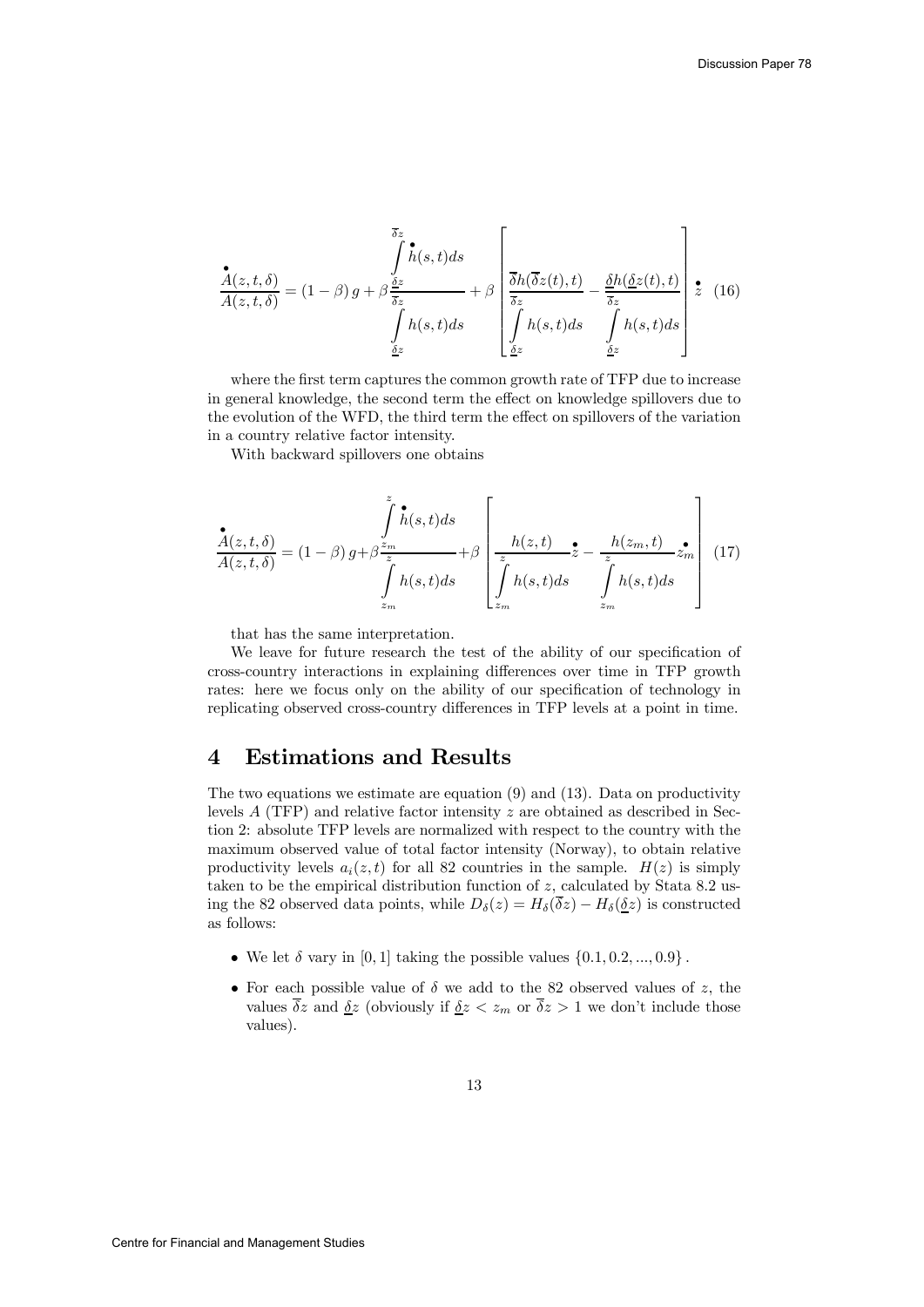• Finally we compute for each  $\delta$  a new empirical distribution function  $H_{\delta}(z)$ , different from  $H(z)$  since it is obtained through the inclusion of unobserved data points, from which we compute  $D_{\delta}(z) = H_{\delta}(\overline{\delta}z) - H_{\delta}(\underline{\delta}z)$  ( obviously if  $\delta z < z_m$  then  $H_\delta(\delta z) = H_\delta(z_m)$  and if  $\overline{\delta z} > 1$  then  $H_\delta(\overline{\delta z}) = 1$ .

The last assumption, formulated in order to justify OLS estimates of (9) and (13), is that the error terms  $\nu$  and  $\epsilon$  are uncorrelated with  $H(z)$  and  $D_{\delta}(z)$ : initial differences in technology should not be correlated with the actual shape of the world distribution of factor intensity. Controlling for fixed country effects would require a panel data analysis, but here we are focusing on a first check of the consistency of our specification.

Table 2 presents the OLS regressions of (9) for each of the 9 possible values taken by  $\delta$ :

- The intercept is always positive as predicted by  $(8)$ , with the single exception for  $\delta = 0.9$ , but it is statistically significative only in 5 cases. The estimated  $\hat{\beta}$  is always significant at the 1% level, but its magnitude varies between 0.47 and 0.97 with the choice of  $\delta$ . The interpretation of  $\hat{\beta}$  within the appropriate technology framework is relatively straight forward: given an amplitude  $\delta$  of the technological neighbourhood over which spillovers flow, a 1% increase in the density mass of the world economy contained in  $D_{\delta}(z)$  generates a  $\widehat{\beta}\%$  increase in the relative productivity of a country with relative factor intensity  $z$ : it follows that the estimated impact of a 1% increase in  $D_{\delta}(z)$  varies between 0.47% and 0.97% with the choice of δ.
- The  $R^2$  of the regressions, that measure the fraction of observed productivity differences explained by appropriate knowledge spillovers, varies with δ: in particular the  $R^2$  seems to be U-shaped in δ, starting from 0.39 for  $\delta = 0.1$ , then decreasing monotonically and reaching a minimum of 0.21 for  $\delta = 0.5$  and finally increasing monotonically toward its maximum value of 0.54 for  $\delta = 0.9$ .

Table 3 presents the OLS regression of the backward/technology improving specification of knowledge spillovers (13)

• The intercept is near zero as predicted by  $(13)$ , even if not statistically significant. The estimated  $\widehat{\beta}$  is equal to 0.39 and it is highly significant: a 1% increase in the fraction of the world economies with relative capital intensity lower than z generates a 0.39% increase in the relative productivity of a country with relative factor intensity z.Here the linkage between factor accumulation and productivity is more direct than with appropriate technology spillovers, where the circular shape of the domain over which spillovers act introduces some ambiguity: by raising its own  $z$  and advancing its own technological state relative to the frontier through accumulation of physical and human capital, a country also raises the quantity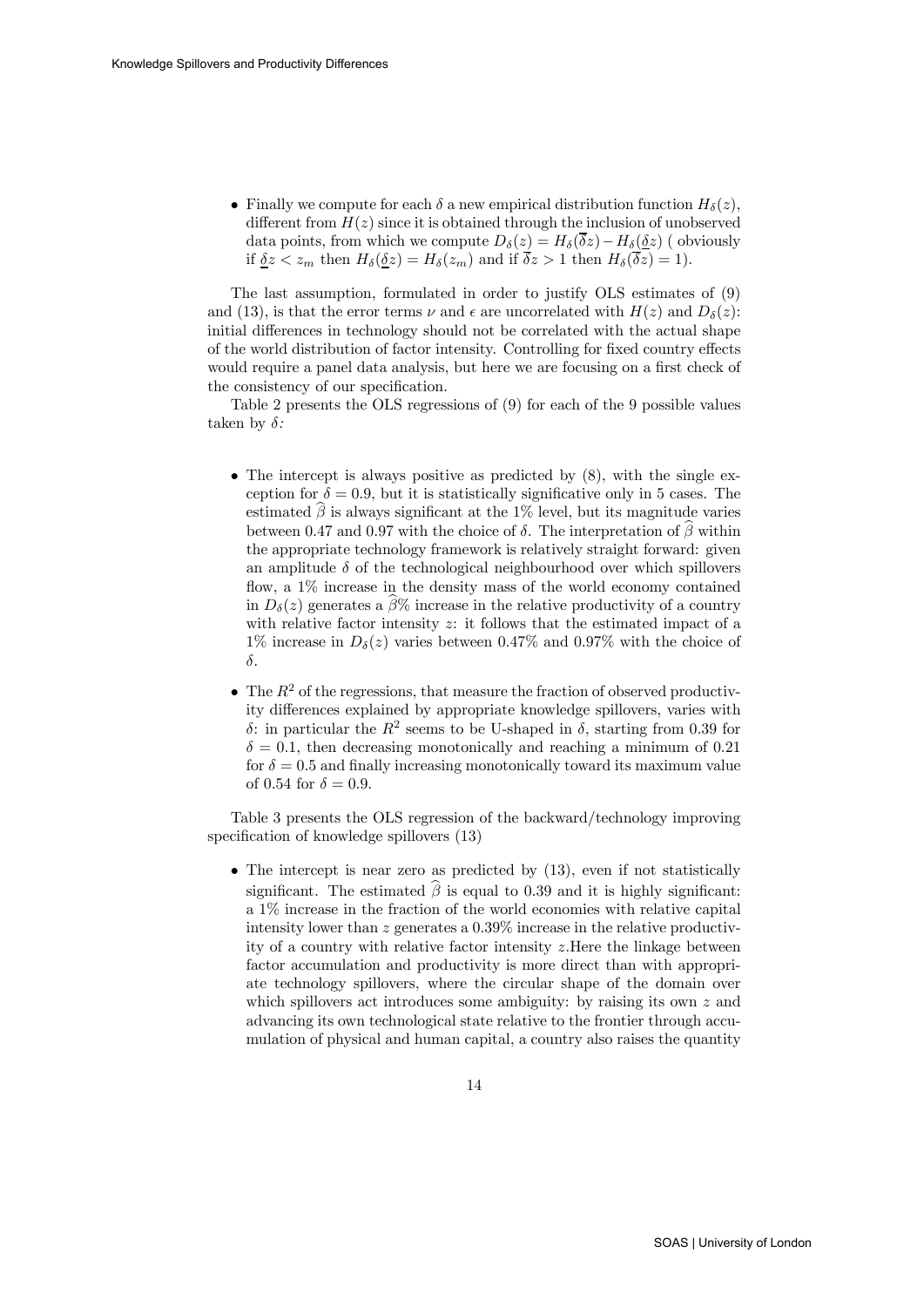of accessed knowledge and its own relative productivity. Finally the  $R^2$ of the regression is 0.55: backward/technology improving spillovers (or knowledge spillovers with barriers measured by relative capital intensity) can explain more than half of the observed cross-country dispersion in TFP levels.

• The estimated  $\beta$  entails a value of  $\hat{\alpha}$  consistent with the assumption  $\alpha \gg 1$ used to obtain the regression equation (13): in fact  $\widehat{\alpha} = \left[ \left( \frac{1}{0.26} \right)^{1/0.39} - 1 \right] \simeq$ 61, so that  $\widehat{\beta}$  and the assumption  $\alpha \gg 1$  are mutually consistent. We will use this value  $\hat{\alpha}$ , together with the estimated  $\hat{\beta}$ , in the computation of theoretical relative income levels given by (15).

An evaluation of the two knowledge spillovers structures based on their ability to explain static observed productivity differences is unable to discriminate between them: both the appropriate technology (with large enough technological neighborhoods,  $\delta = 0.9$ ) and the backward spillovers frameworks are able to account for slightly more than an half of the observed dispersion in relative TFP, hence a significative fraction.

The second dimension over which we evaluate these representation of knowledge spillovers is their consistency with the actual shape of the WID: a conditional mean approach, like the one pursued above in the OLS regressions, identifies a single moment of the distribution of relative productivities and an identical predicted dispersion may translate in different implied shape of the distribution itself.

We use the OLS estimates  $\beta$  and observed values for  $D_{\delta}(z)$  and  $H(z)$  to calculate relative income levels with appropriate technology and backward spillovers, using respectively (10) and (15): Figures 3 and 4 display observed and theoretical kernel density estimations of the world income distribution, respectively for appropriate technology (for each value of  $\delta$ ) and backward spillovers.

It is evident that the appropriate technology framework fails in the replication of the observed WID for almost every choice of  $\delta$ : predicted relative productivity differences are clearly too high and act on the observed WFD shifting density mass inconsistently with the actual shape of the WID. Even the common world technology hypothesis, that predicts that the WID should simply mirror the WFD, performs better, as Figure 1 shows. Only for  $\delta = 0.9$ the predicted WID is similar to the observed one: the WFD is deformed by shifting mass backwards while keeping the original bimodality and its support is enlarged consistently with the observed WID.

Backward knowledge spillovers seem to perform much better than AT spillovers in predicting the WID, even if the  $R^2$  of the OLS regression of the two representations is almost identical when  $\delta = 0.9$ : the theoretical WID is almost indistinguishable from the observed one for the upper part of the support, while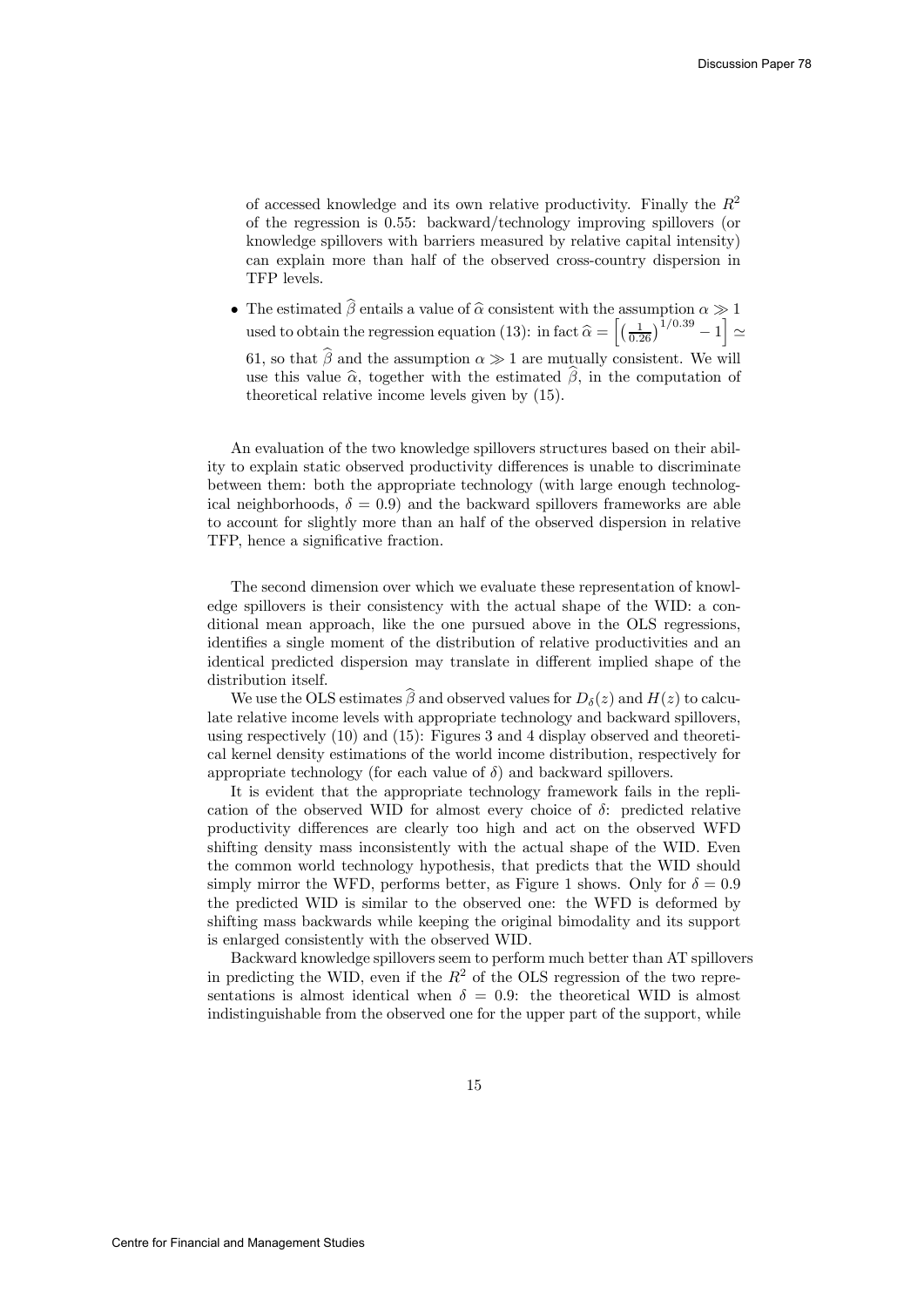the two distributions slightly differ in the central and lower parts since the theoretical WID overpredicts the density mass of the world economy concentrated in the middle-income part.

To give a formal and quantitative meaning to the visual analysis of the "closeness" of the theoretical and observed WID, we perform a Kolmogorov-Smirnov test of the equality of the two distributions. The two-sample KS test is a nonparametric and distribution free test that assigns a probability distribution to the variable  $\Delta = \sup_{x} |F_n(x) - G_m(x)|$  that measures the maximal distance between two empirical cumulative distributions  $F_n(x)$  and  $G_m(x)$  generated from unknown distributions  $F$  and  $G$ , where  $n$  and  $m$  are the number of observations in each sample: it is then possible to calculate explicitly a P-value for a properly normalized ∆-statistics, and the hypothesis of the equality of the two distributions is rejected if P is "small". In general, it is possible to compute a threshold value for  $\Delta$  under which the null hypothesis  $F = G$  is accepted, but here we report simply the observed  $\Delta$  and the P-value of the test: the higher the P-value, the closer the observed and theoretical WID.

Table 4 shows the results of the KS test of the equality of the observed WID  $H_y(y_r)$  and the theoretical WID whith appropriate technology,  $H_y^{th}(y_{r,\delta}^{th})$ given by (10) for each choice of  $\delta$ , and backward spillovers,  $H_y^{th}(y_r^{th})$  given by (15). We include also the test of the equality between the WID and the WFD, predicted by the common world technology hypothesis, as a benchmark for the performance of our specification of technology differences. The null hypothesis of the equality of the observed and theoretical WID is accepted at the 5% level only for three values of  $\delta$  (0.1, 0.8 and 0.9) for the appropriate technology case, for the common world technology hypothesis WID=WFD and for backward spillovers: the highest P-value is obtained for the backward spillover specification (0.645), followed by the appropriate technology one with  $\delta = 0.9$  (0.384).

#### 5 Conclusion

The existence of large and systematic cross-country differences in TFP calls for a rejection of the common world technology assumption and for a theory of productivity differences. We introduce a simple specification for cross-country knowledge spillovers, that generalizes Eeckhout and Jovanovic (2002) and that has been extensively studied in Gerosa (2007), and that has the potential to account for observed productivity differences. If a country capital intensity is an index of its technological state, then every economy receive useful knowledge spillovers by sampling a portion of the world distribution of total factor intensity: either from a neighborhood of technologically close economies (appropriate technology spillovers), or from economies operating technologies already adopted (backward spillovers or spillovers with barriers based on factor endowments). In both cases factor accumulation and TFP levels are linked in a fundamental way, since the position of a country in the WFD determines the amount of technical knowledge it can access. We show that both knowledge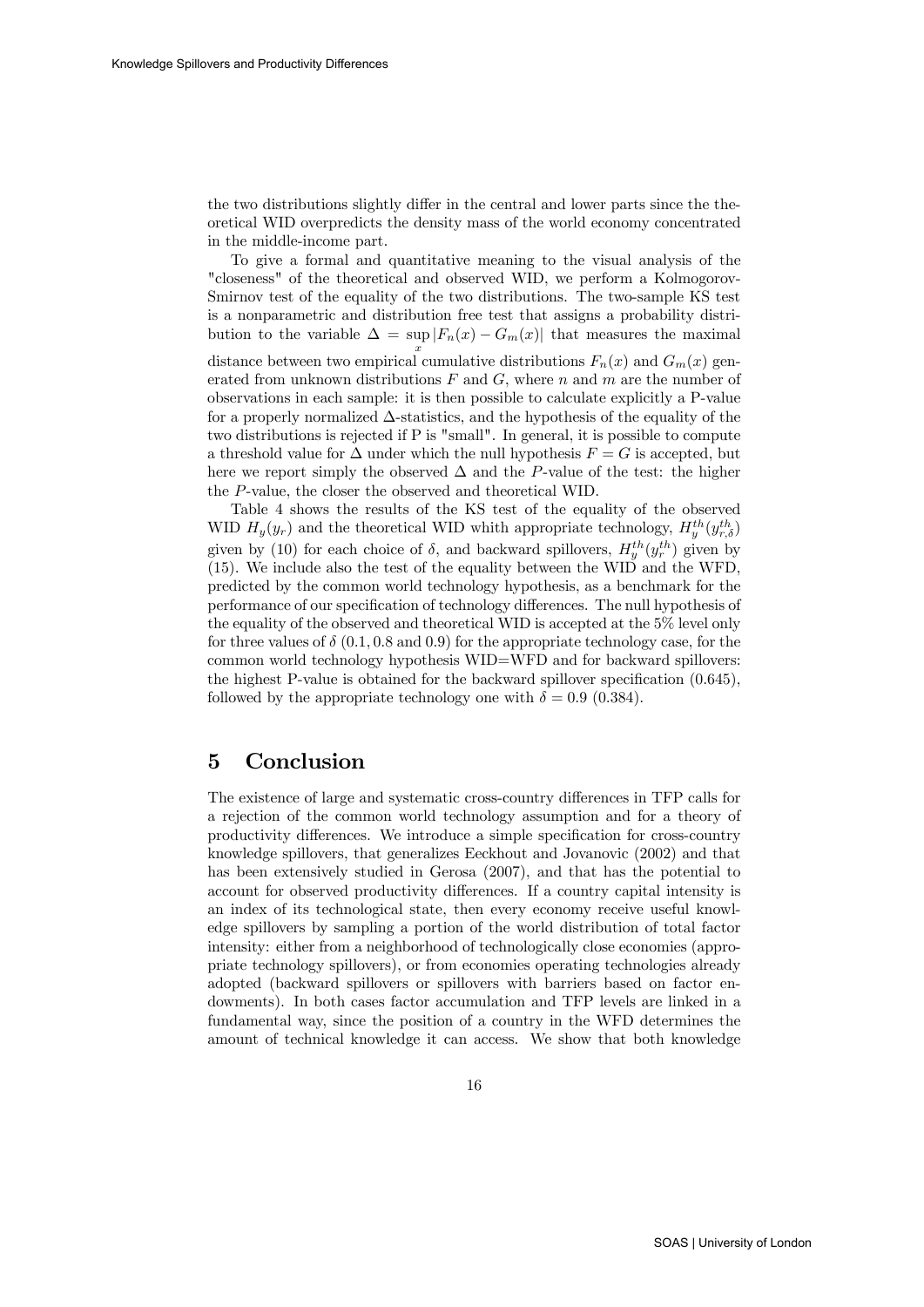spillovers structures are able to explain over an half of observed static productivity differences. We then evaluate the consistency of our specification with the observed WID: we show that backward spillovers are more successful in generating a theoretical WID close to the observed one. A further empirical test left for future research should be a panel data analysis of our technology specification, aimed at explaining cross-country differences in TFP growth rates over time.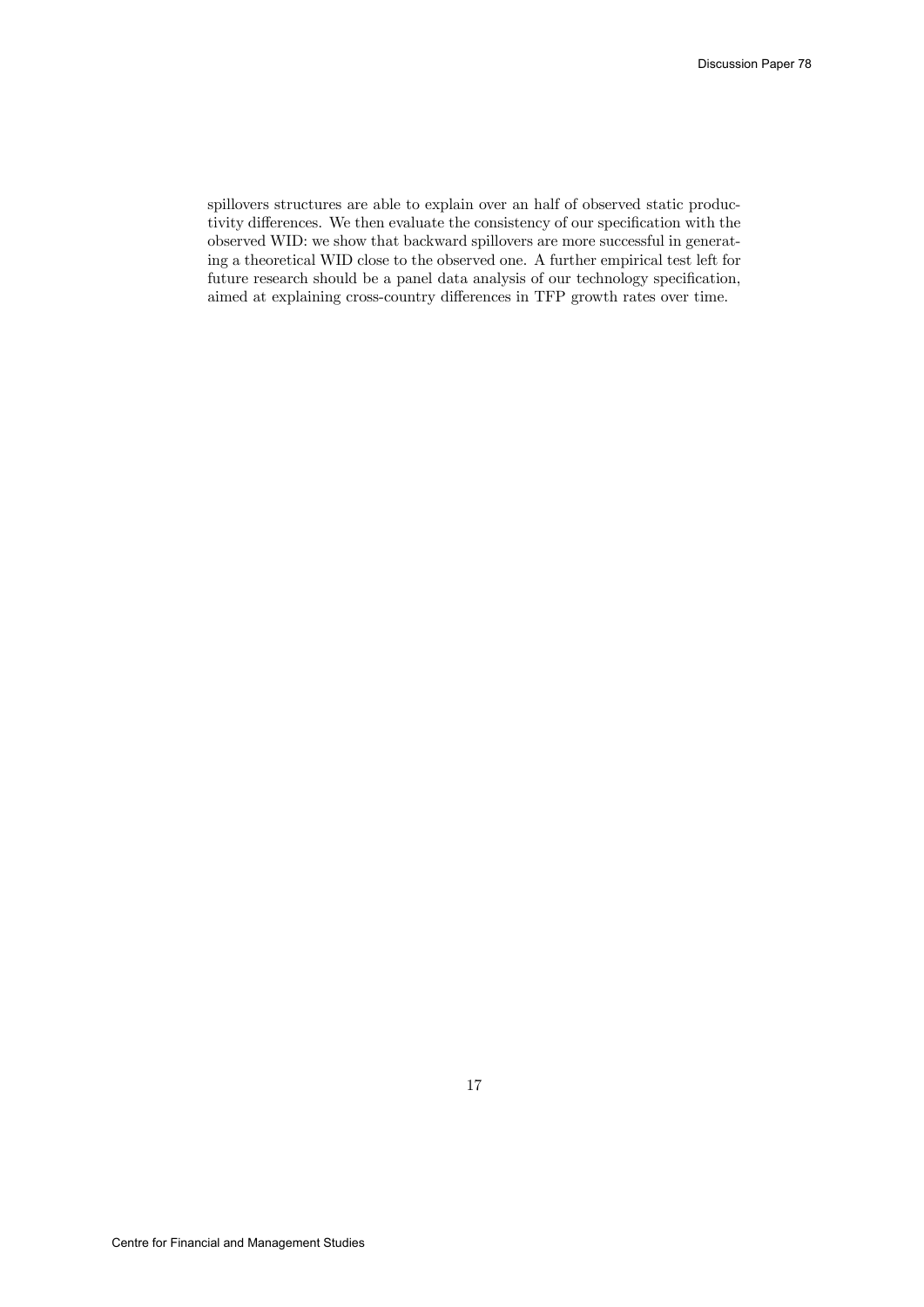#### References

Aghion, P. and P. Howitt (1992), "A Model of Growth Through Creative Destruction", Econometrica 60, 323-351.

Aghion, P. and Howitt, P. (1998), Endogenous Growth Theory, MIT Press, Cambridge (MA).

Atkinson, A.B. and Stiglitz, J. (1969), "A New View of Technological Change", Economic Journal, LXXIX, 573-578.

Barro, R.J. and Lee, J. (2001), "International Data on Educational Attainment: Updates and Implications", Oxford Economic Papers, 53 (3), 541-563 (July).

Basu, S. and Weil, D. (1998), "Appropriate Technology and Growth", Quarterly Journal of Economics, 113(4), 1025—54.

Beine, M., Docquier, F. and Rapoport, H. (2001), "Brain Drain and Economic Growth: Theory and Evidence", Journal of Development Economics, 64(1), 275-289.

Boldrin, M. and Levine, D. (2005), "The Economics of Ideas and Intellectual Property", Proceedings of the National Academy of Sciences, 102 , 1252-1256.

Caselli, F. (2005), "Accounting for Cross-Country Income Differences", Handbook of Economic Growth vol. 1 (Aghion,P. and Durlauf, S. eds.), North-Holland.

Docquier, F. and Marfouk, A. (2006), "International Migration by Educational Attainment, 1990-2000", International Migration, Remittances, and the Brain Drain (Ozden, C. and Schiff, M. eds.), Washington, DC: The World Bank and Palgrave McMillan, pp. 151-200.

Eeckhout, J. and Jovanovic, B. (2002), "Knowledge Spillovers and Inequality", American Economic Review, 92(5), 1290-1307.

Gerosa, S. (2007), "Knowledge Spillovers and the World Income Distribution", mimeo, Università di Roma-Tor Vergata.

Gollin, D. (2002), "Getting Income Shares Right", Journal of Political Econ $omu$  110(2), 458-474.

Hall, R. and Jones, C. (1999), "Why Do Some Countries Produce So Much More Output per Worker Than Others ?", Quarterly Journal of Economics, 114(1), 83-116.

Heston, A., Summers, R. and B. Aten (2002), Penn World Tables Version 6.1. Downloadable dataset. Center for International Comparisons at the University of Pennsylvania.

Howitt, P. (2000), "Endogenous Growth and Cross-Country Income Differences", American Economic Review 90, 829-846.if

Klenow, P.J., and Rodriguez-Clare, A. (1997), "The Neoclassical Revival in Growth Economics: Has It Gone Too Far?", in B.S. Bernanke, and J.J. Rotemberg, eds., NBER Macroeconomics Annual 1997, MIT Press, Cambridge, 73-103.

Lucas, R. (1988), "On the Mechanics of Economic Development", Journal of Monetary Economics, 22(1), 3-42.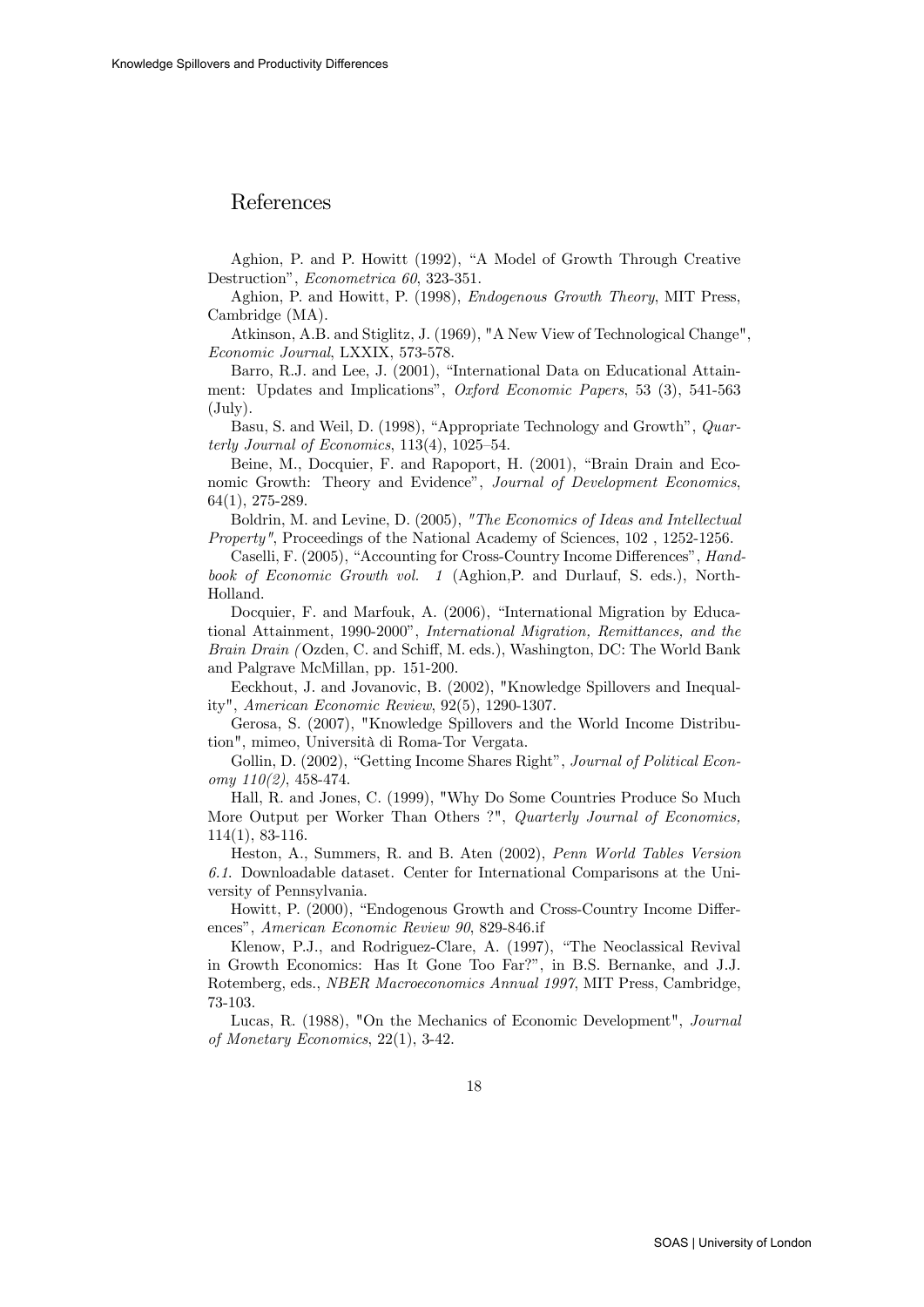Nelson, R. and Phelps, E. (1966), "Investment in Humans, Technological Diffusion, and Economic Growth", American Economic Review 56, 69—75.

Parente, S. and Prescott, E. (1994), "Barriers to Technology Adoption and Development," Journal of Political Economy, 102 (2), 298-321.

Prescott, E.C. (1998), "Needed: A Theory of Total Factor Productivity", International Economic Review 39(3), 525-551.

Psacharopulos, G. (1994), "Returns to investment in education: A global update", World Development 22(9),1325-1343.

Quah, D. (1993), "Empirical Cross-Section Dynamics in Economic Growth", European Economic Review 37, 426-34.

Quah, D. (2007), "Growth and Distribution", mimeo, London School of Economics.

Romer, P. (1986), "Increasing Returns and Long Time Growth", Journal of Political Economy, 94(5), 1002-1037.

Romer, P.M. (1990), "Endogenous Technological Change", Journal of Political Economy 98, S71-S102.

Silverman, B. W. (1986), Density Estimation for Statistics and Data Analysis, Chapman and Hall, London and New York.

Young, A. (1995), "The Tyranny of Numbers: Confronting the Statistical Realities of the East Asian Growth Experience", Quarterly Journal of Economics, 110, 641-680.

Young, A. (2003), "Gold into Base Metals: Productivity Growth in the People's Republic of China during the Reform Period", Journal of Political Economy, 111, 1220-1261.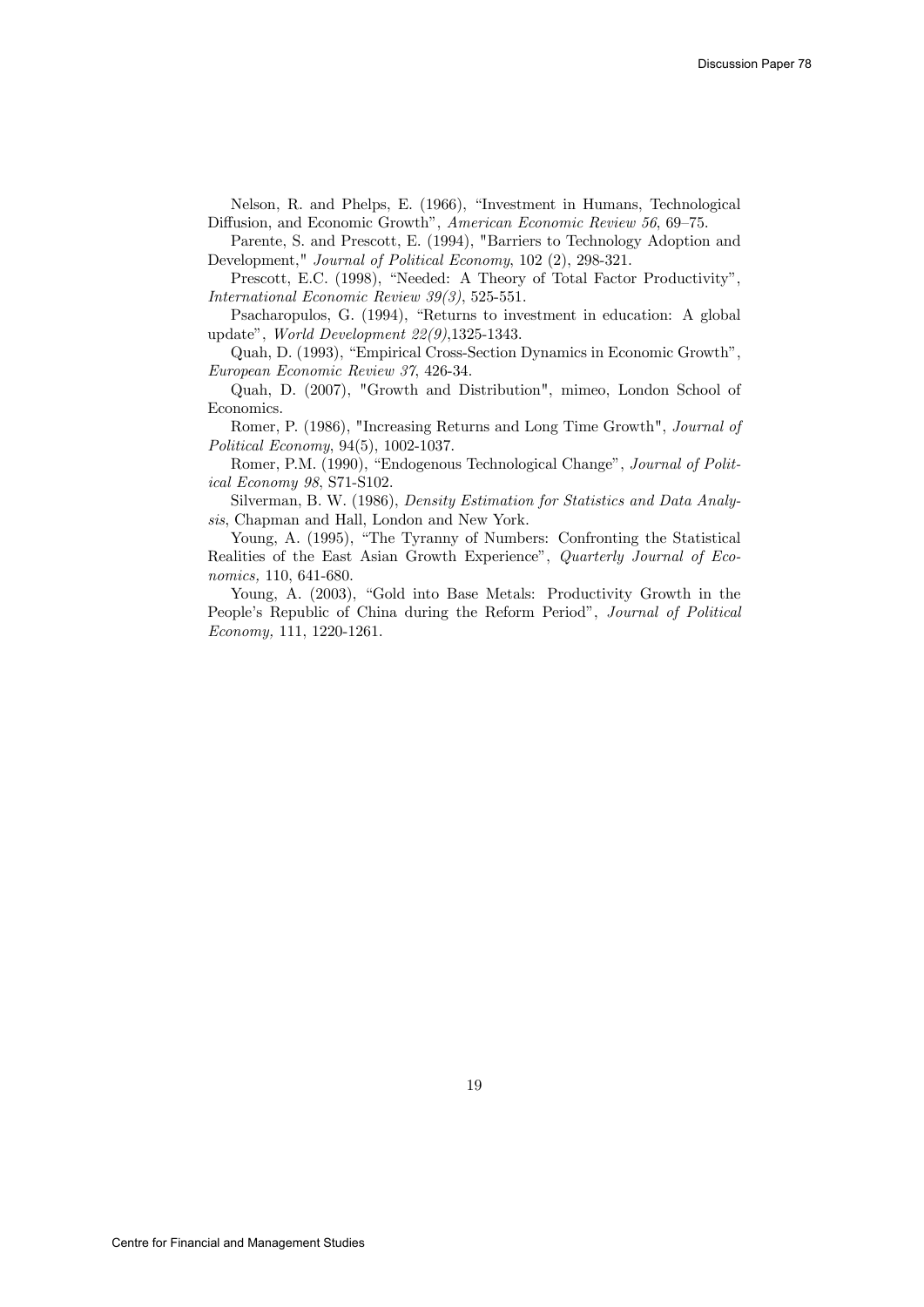| Country           | Code         | $k^{\alpha}h^{1-\alpha}$ | $\boldsymbol{y}$ | А      |
|-------------------|--------------|--------------------------|------------------|--------|
|                   |              |                          |                  |        |
| Norway            | NOR          | 1                        | 1                | 1      |
| United States     | USA          | 0.9415                   | 1.1389           | 1.2096 |
| Switzerland       | CHE          | 0.9186                   | 0.8782           | 0.9559 |
| Canada            | CAN          | 0.8914                   | 0.9011           | 1.0107 |
| Sweden            | SWE          | 0.8643                   | 0.7981           | 0.9233 |
| Australia         | <b>AUS</b>   | 0.8476                   | 0.9236           | 1.0896 |
| Japan             | JPN          | 0.8419                   | 0.7550           | 0.8968 |
| Finland           | <b>FIN</b>   | 0.8390                   | 0.7878           | 0.9390 |
| Denmark           | DNK          | 0.8374                   | 0.8980           | 1.0723 |
| New Zealand       | NZL          | 0.8340                   | 0.7472           | 0.8959 |
| Belgium           | BEL          | 0.8223                   | 1.0064           | 1.2239 |
| Austria           | $\rm{AUT}$   | 0.8071                   | 0.9114           | 1.1292 |
| Netherlands       | NLD          | 0.8022                   | 0.9137           | 1.1390 |
| Hong Kong         | HKG          | 0.8001                   | 1.0278           | 1.2847 |
| Republic of Korea | KOR          | 0.7923                   | 0.6838           | 0.8631 |
| France            | FRA          | 0.7859                   | 0.8981           | 1.1426 |
| Singapore         | SGP          | 0.7795                   | 0.8584           | 1.1011 |
| <b>Israel</b>     | ISR          | 0.7784                   | 0.8711           | 1.1190 |
| <b>Iceland</b>    | ISL          | 0.7523                   | 0.7809           | 1.0380 |
| United Kingdom    | GBR          | 0.7287                   | 0.8079           | 1.1087 |
| Italy             | <b>ITA</b>   | 0.7212                   | 1.0156           | 1.4081 |
| Ireland           | IRL          | 0.7133                   | 0.9542           | 1.3377 |
| Greece            | $_{\rm GRC}$ | 0.6961                   | 0.6231           | 0.8950 |
| Spain             | ESP          | 0.6737                   | 0.7763           | 1.1524 |
| Cyprus            | CYP          | 0.6698                   | 0.6785           | 1.0130 |
| Argentina         | ARG          | 0.5863                   | 0.5114           | 0.8723 |
| Malaysia          | <b>MYS</b>   | 0.5813                   | 0.5194           | 0.8934 |
| <b>Barbados</b>   | $_{\rm BRB}$ | 0.5642                   | 0.5957           | 1.0558 |

Table 1 - Relative Factor Intensity, Relative Income and Relative Productivity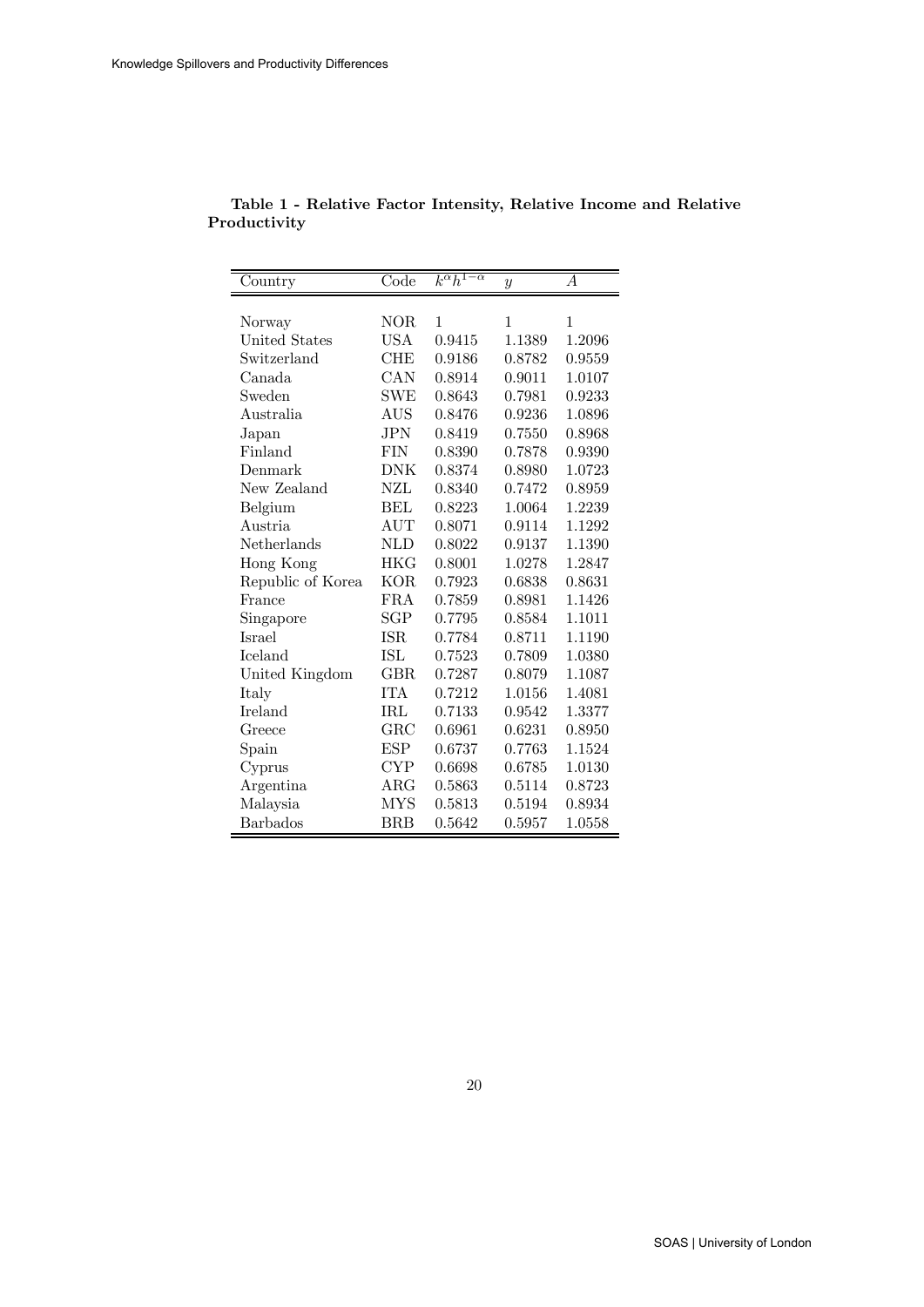| Table 1 (continued)  |                          |                          |                  |                  |
|----------------------|--------------------------|--------------------------|------------------|------------------|
| Name                 | $\overline{\text{Code}}$ | $k^{\alpha}h^{1-\alpha}$ | $\boldsymbol{y}$ | $\boldsymbol{A}$ |
|                      |                          |                          |                  |                  |
| <b>Romania</b>       | ROM                      | 0.5216                   | 0.1996           | 0.3826           |
| Chile                | <b>CHL</b>               | 0.5163                   | 0.4623           | 0.8954           |
| Portugal             | PRT                      | 0.5097                   | 0.5984           | 1.1738           |
| Mexico               | MEX                      | 0.5031                   | 0.4264           | 0.8476           |
| Panama               | <b>PAN</b>               | 0.4988                   | 0.3045           | 0.6105           |
| South Africa         | ZAF                      | 0.4928                   | 0.4365           | 0.8857           |
| Trinidad and Tobago  | <b>TTO</b>               | 0.4749                   | 0.4828           | 1.0166           |
| Uruguay              | URY                      | 0.4617                   | 0.4137           | 0.8948           |
| Thailand             | THA                      | 0.4568                   | 0.2661           | 0.5827           |
| Venezuela            | VEN                      | 0.4496                   | 0.3959           | 0.8805           |
| Jordan               | <b>JOR</b>               | 0.4294                   | 0.3226           | 0.7512           |
| Peru                 | PER.                     | 0.4294                   | 0.2036           | 0.4743           |
| Ecuador              | ECU                      | 0.4217                   | 0.2518           | 0.5972           |
| Mauritius            | MUS                      | 0.4155                   | 0.5193           | 1.2497           |
| <b>Brazil</b>        | <b>BRA</b>               | 0.4132                   | 0.3738           | 0.9047           |
| Costa Rica           | CRI                      | 0.3983                   | 0.2647           | 0.6646           |
| Iran                 | <b>IRN</b>               | 0.3897                   | 0.3565           | 0.9147           |
| <b>Botswana</b>      | BWA                      | 0.3863                   | 0.3588           | 0.9288           |
| Turkey               | TUR                      | 0.3747                   | 0.2948           | 0.7868           |
| Algeria              | DZA                      | 0.3743                   | 0.2994           | 0.7997           |
| Philippines          | PHL                      | 0.3727                   | 0.1551           | 0.4161           |
| Guyana               | GUY                      | 0.3553                   | 0.1549           | 0.4359           |
| Syrian Arab Republic | <b>SYR</b>               | 0.3479                   | 0.3216           | 0.9243           |
| Tunisia              | TUN                      | 0.3479                   | 0.3531           | 1.0148           |
| Jamaica              | <b>JAM</b>               | 0.3456                   | 0.1529           | 0.4426           |
| Paraguay             | PRY                      | 0.3431                   | 0.2426           | 0.7069           |
| Dominican Republic   | DOM                      | 0.3340                   | 0.2487           | 0.7446           |
| Colombia             | COL                      | 0.3245                   | 0.2422           | 0.7464           |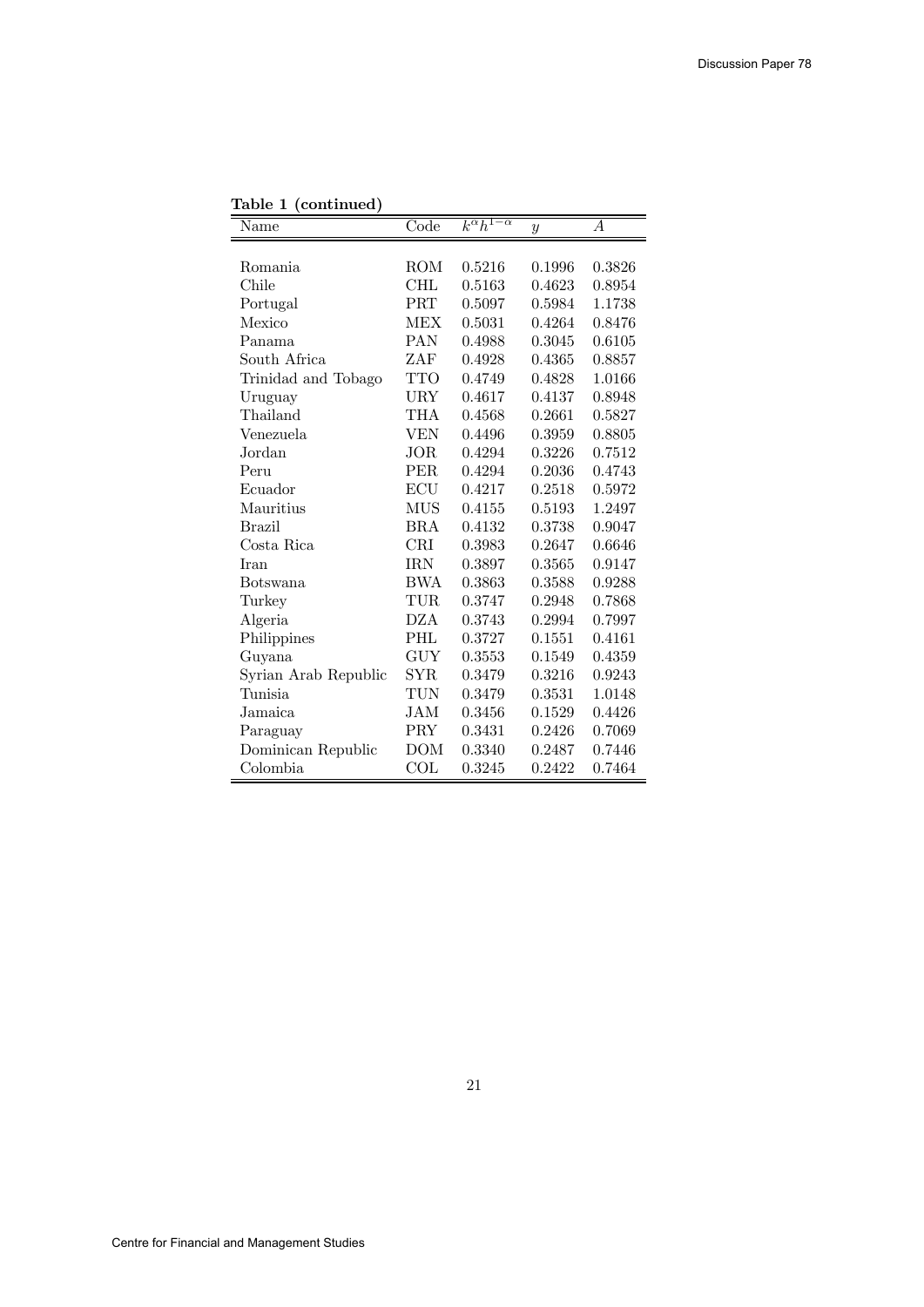| Table 1<br>- (continued) |            |                          |                  |                  |
|--------------------------|------------|--------------------------|------------------|------------------|
| Name                     | Code       | $k^{\alpha}h^{1-\alpha}$ | $\boldsymbol{y}$ | $\boldsymbol{A}$ |
|                          |            |                          |                  |                  |
| Indonesia                | <b>IDN</b> | 0.3044                   | 0.1729           | 0.6469           |
| Sri Lanka                | LKA        | 0.2934                   | 0.1344           | 0.5218           |
| Zimbabwe                 | ZWE        | 0.2870                   | 0.1029           | 0.4086           |
| El Salvador              | <b>SLV</b> | 0.2857                   | 0.2370           | 0.9446           |
| Nicaragua                | NIC        | 0.2708                   | 0.0995           | 0.4184           |
| Honduras                 | <b>HND</b> | 0.2696                   | 0.1198           | 0.5062           |
| <b>Bolivia</b>           | <b>BOL</b> | 0.2672                   | 0.1170           | 0.4989           |
| Lesotho                  | <b>LSO</b> | 0.2521                   | 0.0493           | 0.2228           |
| Guatemala                | <b>GTM</b> | 0.2509                   | 0.2343           | 1.063            |
| Zambia                   | ZMB        | 0.2446                   | 0.0437           | 0.2038           |
| India                    | <b>IND</b> | 0.2319                   | 0.0946           | 0.4648           |
| Papua New Guinea         | PNG        | 0.2204                   | 0.1306           | 0.6749           |
| Pakistan                 | <b>PAK</b> | 0.2144                   | 0.1221           | 0.6487           |
| Bangladesh               | <b>BGD</b> | 0.2000                   | 0.1092           | 0.6217           |
| Cameroon                 | CMR.       | 0.1807                   | 0.0671           | 0.4232           |
| Kenya                    | <b>KEN</b> | 0.1711                   | 0.0453           | 0.3015           |
| Ghana                    | <b>GHA</b> | 0.1669                   | 0.0465           | 0.3174           |
| Togo                     | TGO        | 0.1506                   | 0.0381           | 0.2885           |
| Senegal                  | <b>SEN</b> | 0.1491                   | 0.0540           | 0.4128           |
| Malawi                   | MWI        | 0.1425                   | 0.0294           | 0.2349           |
| Haiti                    | <b>HTI</b> | 0.1339                   | 0.0732           | 0.6225           |
| Central African Republic | CAF        | 0.1338                   | 0.0328           | 0.2796           |
| Mali                     | MЫ         | 0.1145                   | 0.0295           | 0.2941           |
| Niger                    | NER.       | 0.1111                   | 0.0288           | 0.2954           |
| Uganda                   | <b>UGA</b> | 0.0935                   | 0.0307           | 0.3747           |
| Mozambique               | MOZ        | 0.0917                   | 0.0305           | 0.3799           |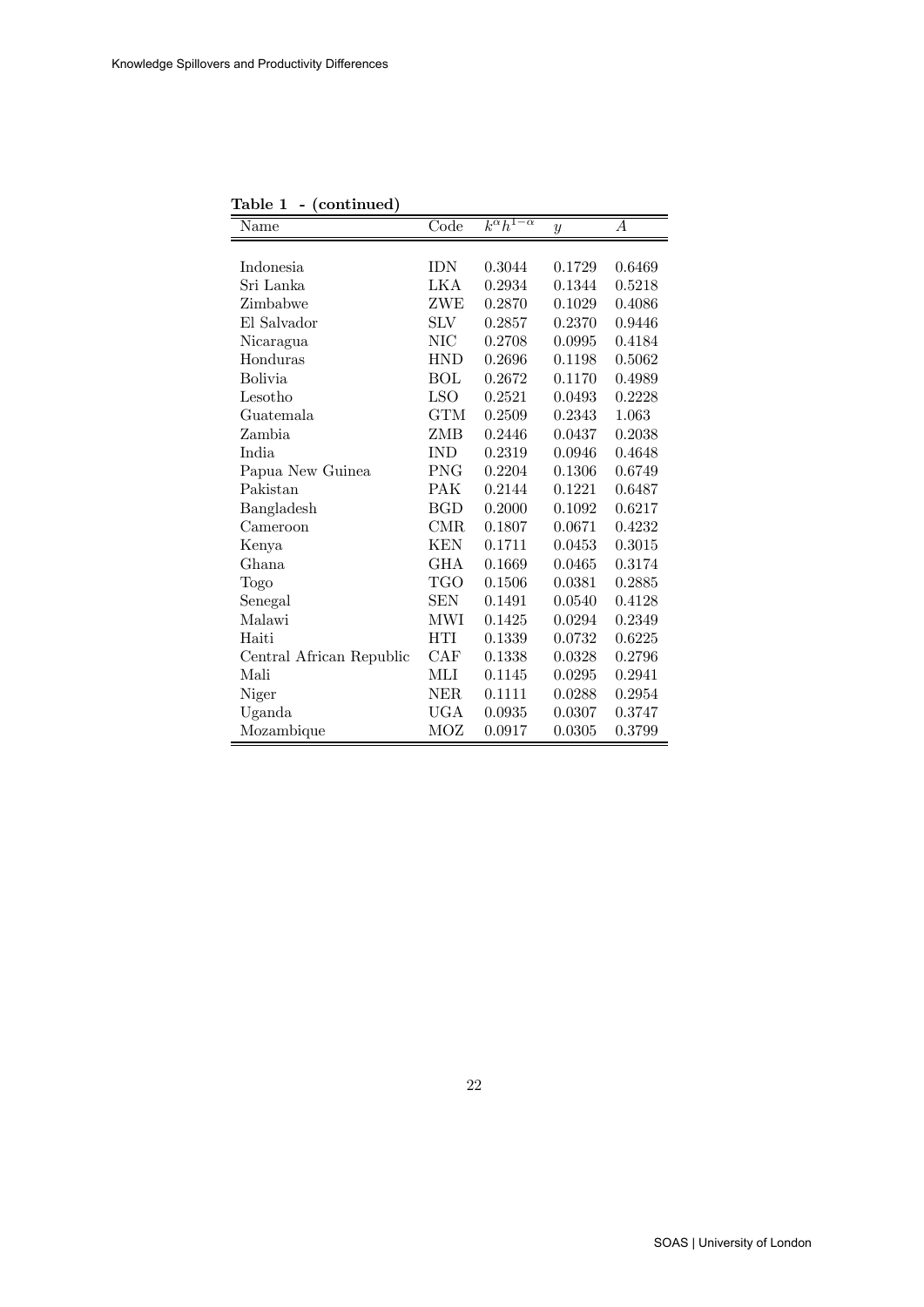| Technological Neighbourhood Amplitude |                               |                               |                               |                               |                                           |  |
|---------------------------------------|-------------------------------|-------------------------------|-------------------------------|-------------------------------|-------------------------------------------|--|
|                                       |                               |                               |                               |                               |                                           |  |
|                                       | $\delta = 0.1$                | $\delta = 0.2$                | $\delta = 0.3$                | $\delta = 0.4$                | $\delta = 0.5$                            |  |
| Constant                              | $0.9410196***$<br>(0.1678781) | $0.4680726*$<br>(0.1864839)   | $0.3651233**$<br>(0.1224665)  | 0.1304574<br>(0.0977648)      | 0.0877904<br>(0.086854)                   |  |
| $\ln D_{\delta}(z)$                   | $0.5520611***$<br>(0.0755041) | $0.4732244***$<br>(0.1102956) | $0.5326067***$<br>(0.089457)  | $0.4545924***$<br>(0.0874277) | $0.5315591^{\ast\ast\ast}$<br>(0.0935024) |  |
| $R^2$                                 | 0.3928                        | 0.3025                        | 0.2414                        | 0.2119                        | 0.2090                                    |  |
| Obs.                                  | 82                            | 82                            | 82                            | 82                            | 82                                        |  |
|                                       | $\delta = 0.\overline{6}$     | $\delta = 0.7$                | $\delta = 0.8$                | $\delta = 0.9$                |                                           |  |
| Constant                              | 0.1035439<br>(0.0927429)      | 0.0938162<br>(0.0742824)      | $0.3651233**$<br>(0.1224665)  | $-0.0849079*$<br>(0.0399052)  |                                           |  |
| $\ln D_{\delta}(z)$                   | $0.7002127***$<br>(0.1247104) | $0.8833711***$<br>(0.1255699) | $0.9791215***$<br>(0.1212171) | $0.5988725***$<br>(0.066256)  |                                           |  |
| $R^2$                                 | 0.2424                        | 0.3283                        | 0.4800                        | 0.5446                        |                                           |  |
| Obs.                                  | 82                            | 82                            | 82                            | 82                            |                                           |  |

#### Table 2 - Relative Productivities and Appropriate Technology Knowledge Spillovers

Note: OLS estimates of equation (9). Dependent variable is TFP relative to the technological leader (Norway). Robust standard errors in parentheses. ∗, ∗∗ and ∗∗∗ mean significantly different from 0 at the  $10\%, 5\%$  or  $1\%$  level.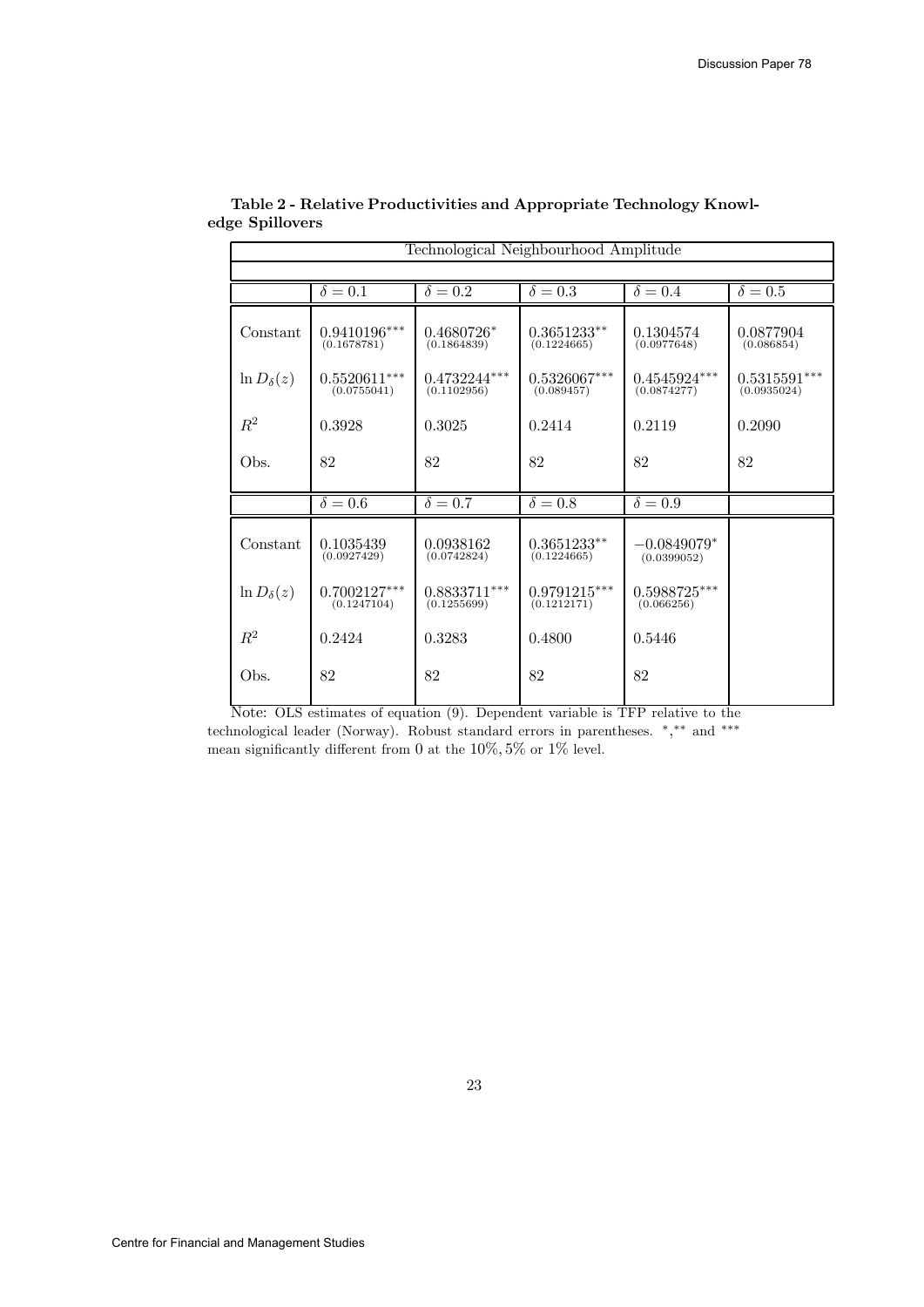| Constant   | 0.0212248<br>(0.0475042)      |
|------------|-------------------------------|
| $\ln H(z)$ | $0.3930646***$<br>(0.0512411) |
| $R^2$      | 0.5534                        |
| Obs.       | 82                            |

| Table 3 - Relative Productivities and Backward/Technology Im- |  |  |  |
|---------------------------------------------------------------|--|--|--|
| proving Knowledge Spillovers                                  |  |  |  |

Note: OLS estimates of equation (13). Dependent variable is TFP relative to the technological leader (Norway). Robust standard errors in parentheses. ∗, ∗∗ and ∗∗∗ mean significantly different from 0 at the 10%, 5% or 1% level.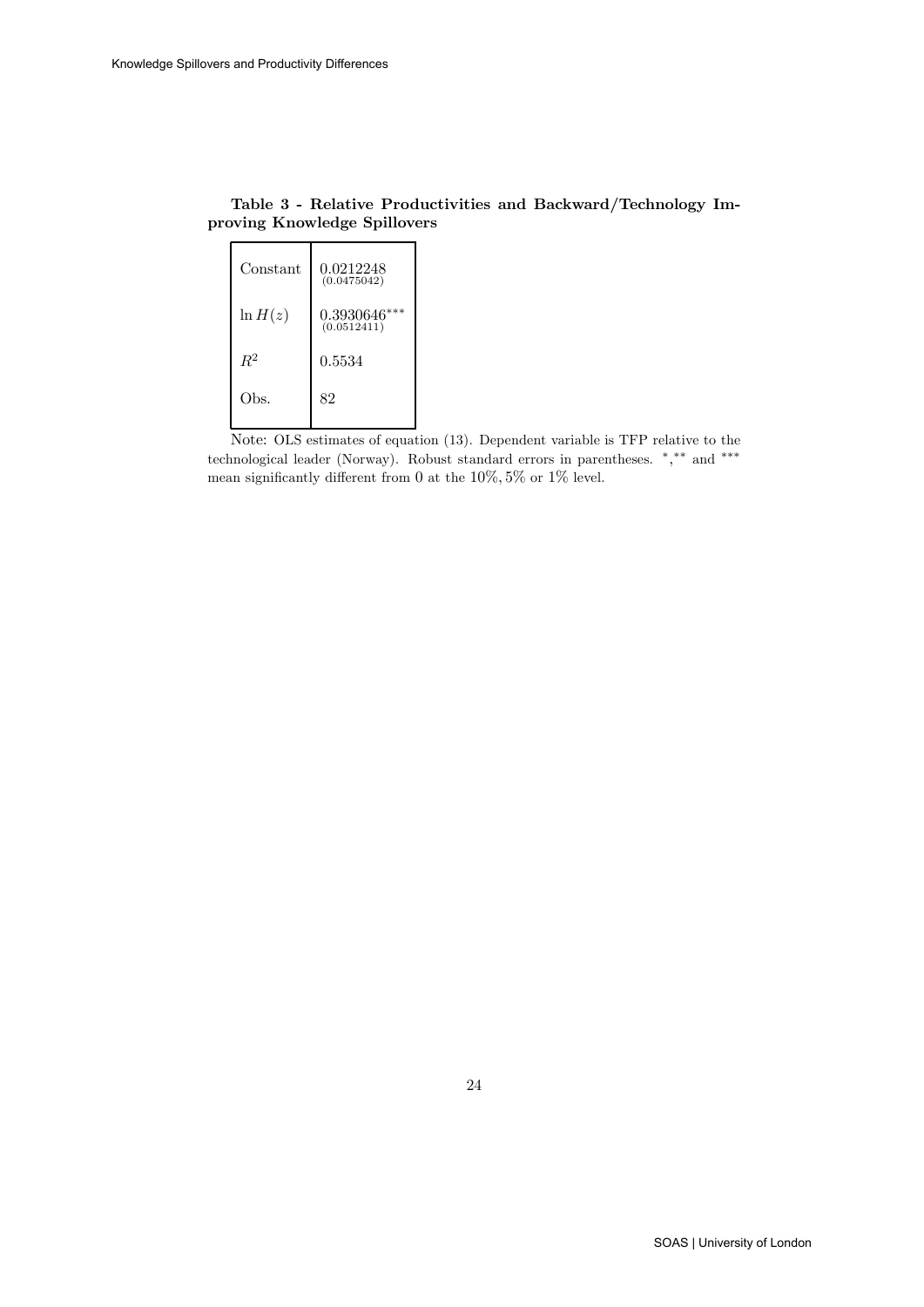| Technological Neighbourhood Amplitude |                            |                           |                         |                           |                |
|---------------------------------------|----------------------------|---------------------------|-------------------------|---------------------------|----------------|
|                                       | $\delta = 0.1$             | $\delta = 0.2$            | $\delta = 0.3$          | $\delta = 0.4$            | $\delta = 0.5$ |
| Δ                                     | 0.2195                     | 0.2927                    | 0.3171                  | 0.3293                    | 0.3415         |
| $P-value$                             | 0.026                      | 0.001                     | 0.001                   | 0.000                     | 0.000          |
|                                       | $\overline{\delta} = 0.6$  | $\overline{\delta} = 0.7$ | $\overline{\delta=0.8}$ | $\overline{\delta} = 0.9$ |                |
| Δ<br>$P-value$                        | 0.3415<br>0.000            | 0.3049<br>0.001           | 0.2439<br>0.010         | 0.1341<br>0.384           |                |
|                                       | <b>Backward Spillovers</b> | <b>WFD</b>                |                         |                           |                |
|                                       |                            |                           |                         |                           |                |
| Δ                                     | 0.1098                     | 0.2561                    |                         |                           |                |
| $P-value$                             | 0.645                      | 0.006                     |                         |                           |                |

Table 4 - Kolmogorov-Smirnov Test for the Equality of Observed and Theoretical WID

Note: Kolmogorov-Smirnov test for the equality of the observed and theoretical WIDs with appropriate technology and backward spillovers.  $\Delta$  is the maximum distance between the two distribution and  $P - value$  is the corrected P computed by Stata 8.2. WFD is the observed cross-country distribution of relative factor intensity  $h(z)$ , constructed as explained in the article. Sample of 82 countries for the year 1996.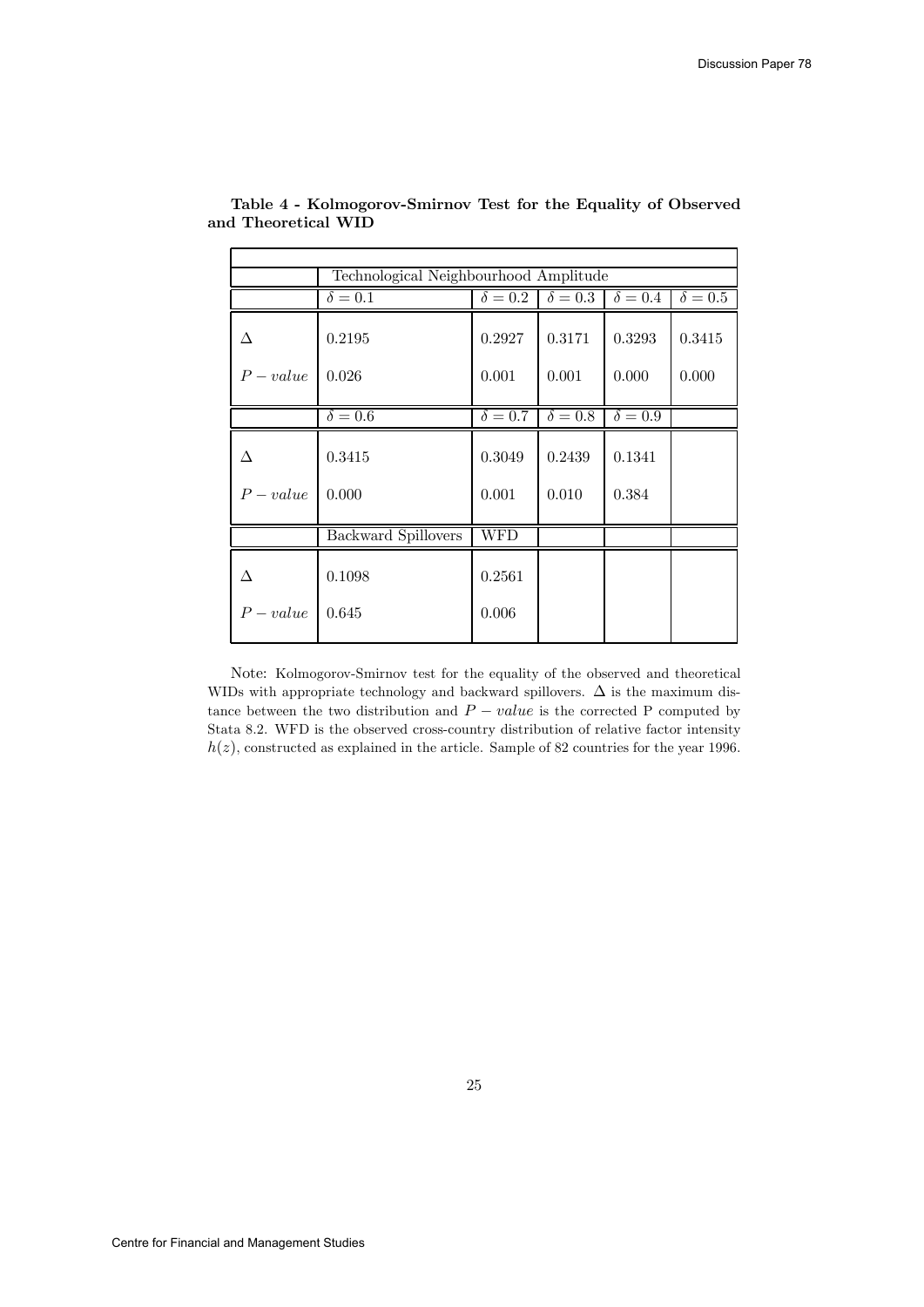

Figure 1: World Income Distribution and World Factor Distribution

Note: Kernel density estimation of per worker income (WID) taken from PWT 6.1 and physical-human capital aggregate  $y_{kh} = k^{\alpha} h^{1-\alpha}(\text{WFD})$ , constructed as described in the main text, both relative to the observed maximum for the sample of 82 countries in the year 1996. Gaussian kernel and optimal bandwidth selected by Stata 8.2 in accord with Silverman (1986).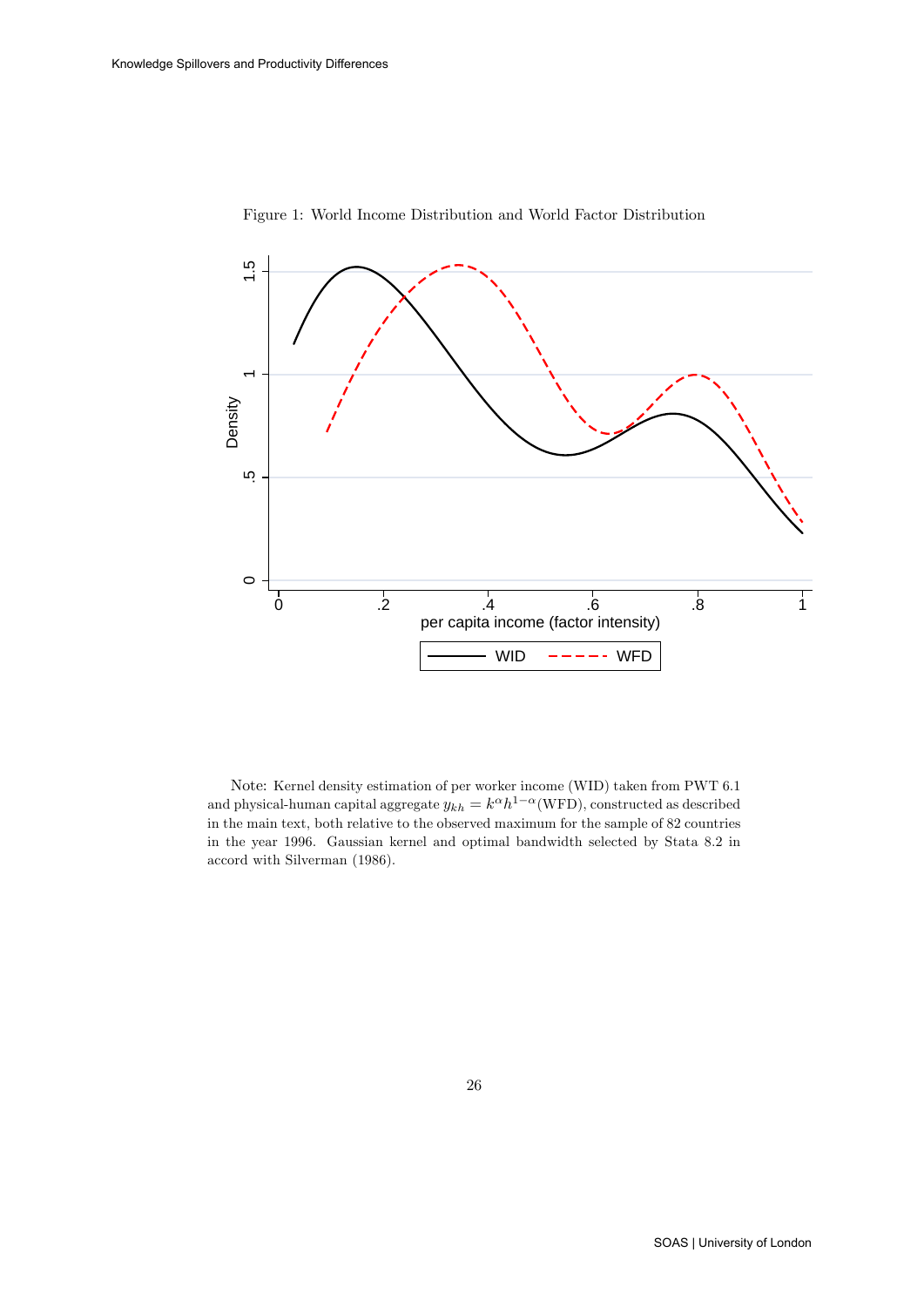



Figure 3: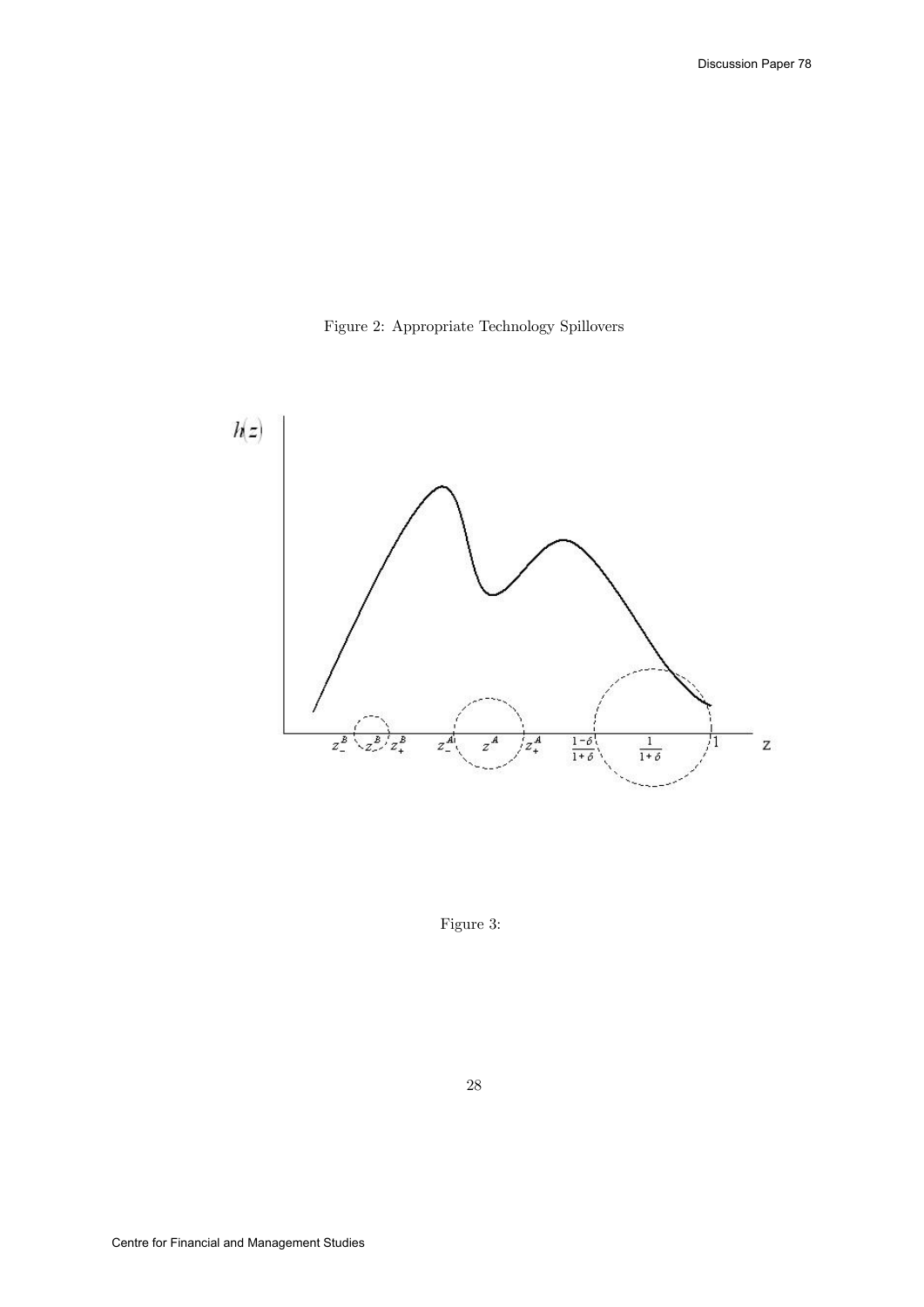

#### Figure 3 - Observed vs Theoretical WID with Appropriate Technology Knowledge Spillovers

29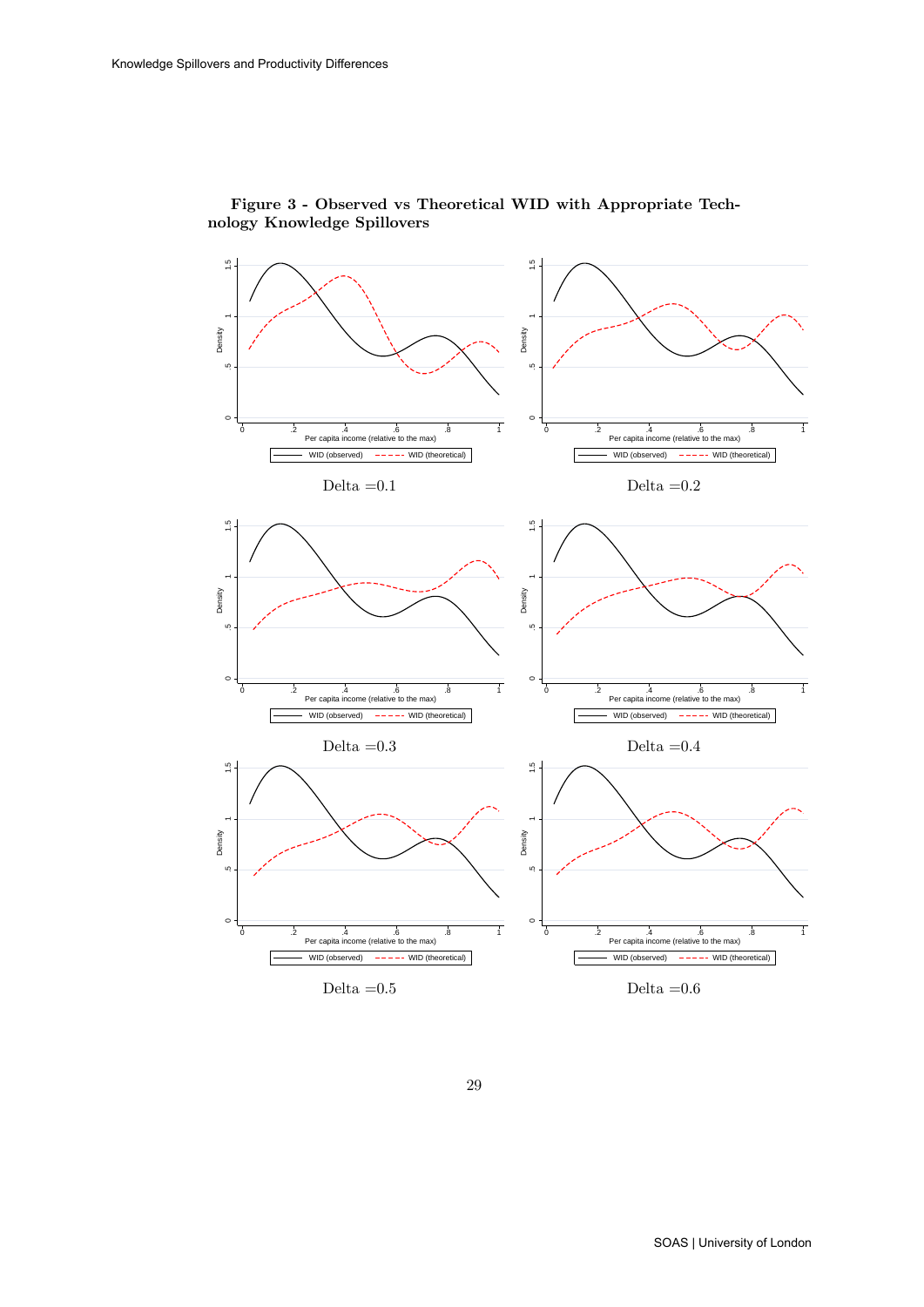

#### Figure 3 - Observed vs Theoretical WID with Appropriate Technology Knowledge Spillovers (continued)



Note: Kernel density estimation of observed per worker income (WID) taken from PWT 6.1 and theoretical per worker income, described by equation (10) in the main text, relative respectively to the observed and theoretical maximum for the sample of 82 countries in the year 1996 described in the main text. Gaussian kernel and optimal bandwidth selected by Stata 8.2 in accord with Silverman (1986).